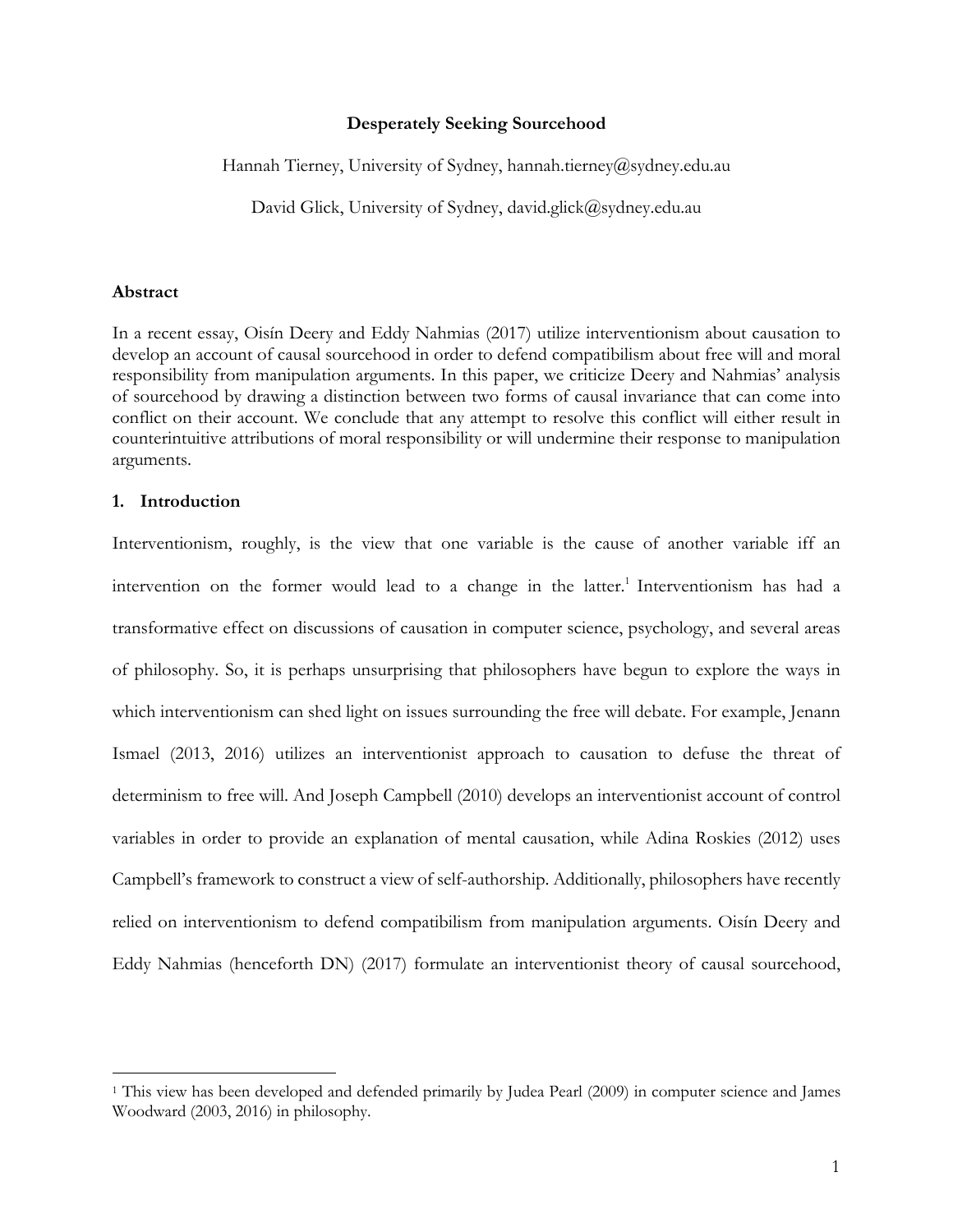while Marius Usher (2018) presents an interventionist account of teleological control, in response to manipulation arguments.

In this essay, we focus on the recent attempts to overcome manipulation arguments that rely on interventionism, and specifically on DN's account of causal sourcehood. <sup>2</sup> There are several reasons for this. First, DN argue that their account of causal sourcehood can rescue compatibilists from the particularly difficult position manipulation arguments have left them in. As John Martin Fischer notes, "…manipulation cases are compatibilism's dirty little secret…We compatibilists have to deal with this" (Fischer 2000: 390). DN also argue that their response to manipulation arguments goes further and is more systematic than other accounts (2017: 1260) and should thus attract the attention of both compatibilists and their opponents alike. Second, though DN propose their account of causal sourcehood in a very specific context, it is meant to be fully general. This gives their account a certain broadness of scope—it applies not only to cases featuring manipulation and questions about morally responsibility, but also to completely unrelated areas where we may be interested in determining the causal sources of events. In this way, DN's account of causal sourcehood has both substantial strength and breadth—it bears on a number of philosophical debates and will be of interest to a broad range of philosophers.

Our plan for the paper is as follows. In section 2 we examine DN's account of causal sourcehood and their response to manipulation arguments. Then, in section 3, we draw a distinction between two forms of invariance on their account that can come into conflict. In section 4 we argue that any attempt to resolve this conflict will either result in counterintuitive attributions of moral responsibility or will undermine DN's response to manipulation arguments. Next, in section 5, we

<sup>&</sup>lt;sup>2</sup> Though we focus on DN's view of causal sourcehood in this essay, many of our criticisms apply to Usher's (2018) account of teleological control as well, which we highlight in footnote 15. We also criticize one of Usher's objections to DN in footnote 5.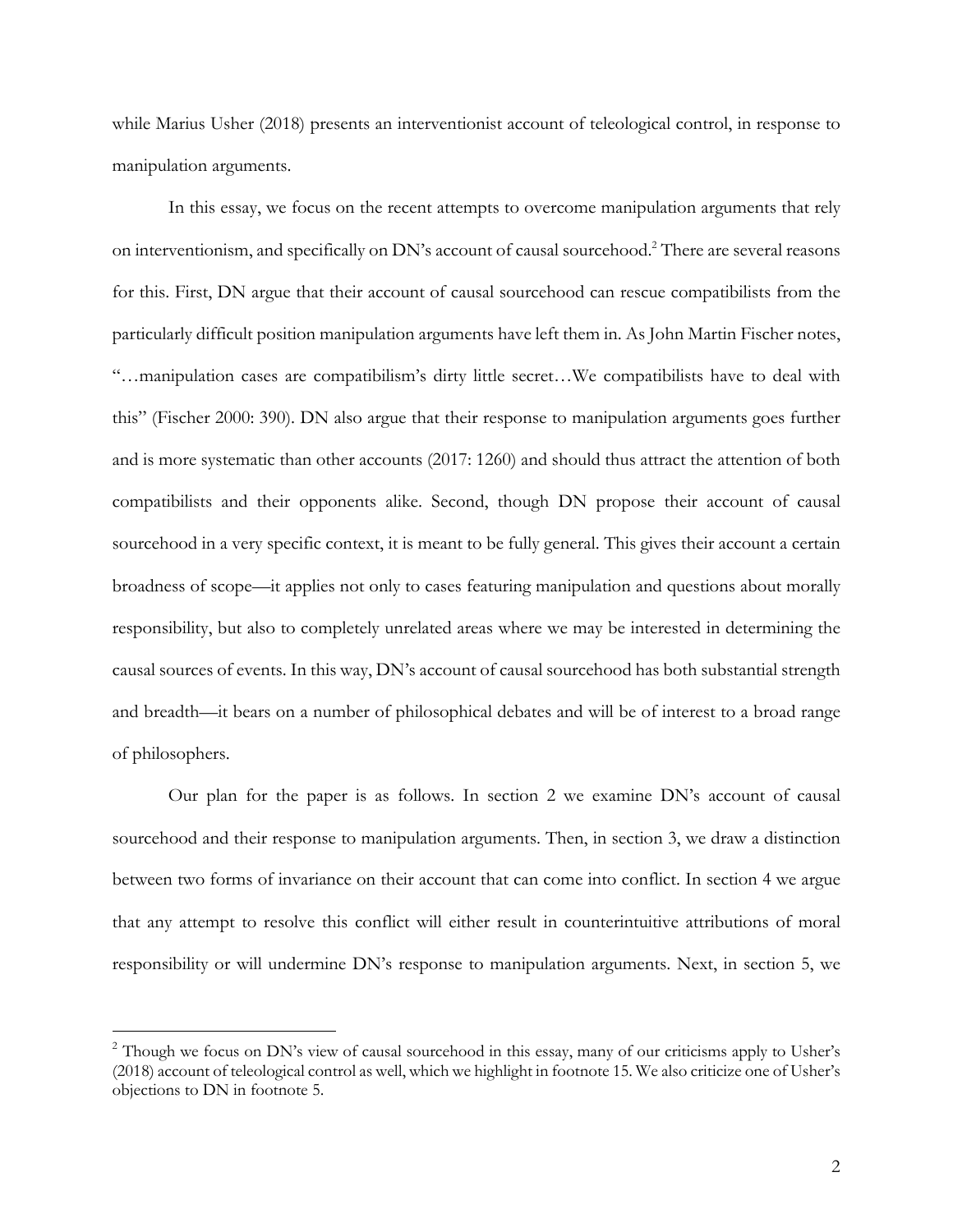consider a possible rejoinder on behalf of DN and argue that this reply renders their account either circular or uninformative. Finally, in section 6, we conclude that while DN's objection to manipulation arguments is ultimately unsuccessful, interventionism is not without import for matters of moral responsibility.

# **2. DN's Soft-Line Response to Manipulation Arguments**

DN (2017) focus their discussion of manipulation arguments on a set of cases developed by Alfred

Mele (2013):

First, imagine Danny. One evening in 1986, Danny's parents made love, hoping to conceive a child. They got lucky. A zygote was formed (at time  $t_1$ ), and nine months later Danny was born. Thirty years later, Danny is walking down a deserted street and he finds a wallet with the owner's ID in it and \$500. Danny takes himself to have good reasons for keeping the money, but also for returning the wallet. He deliberates for a while, and in the end he decides to keep the money, and he does so (at time  $t_{30}$ ). Assume that this occurs in a *deterministic* universe—that is, a universe in which, for each event E, the laws of nature and some set of events that occurred prior to E are such that these events cause E to occur with probability 1. If determinism is true, then some set of events prior to Danny's act of stealing the wallet at  $t_{30}$  are (together with the laws) such that they cause his deliberating and acting in that way, at that time, with probability 1. (DN 2017: 1257)

Compare this to a slightly different case:

…a powerful Goddess, Diana, has the power to know what will happen in the future and to act in ways that ensure that specific events occur in the distant future. Diana has these abilities in part because she exists in a deterministic universe and is able to get enough information about events occurring in it (e.g., at t<sub>1</sub>) to deduce exactly what she needs to do at that time to ensure that a particular event occurs thirty years later. In this case, Diana assembles atoms in a specific way at  $t_1$  so as to create a zygote that develops into a child, grows up, finds a wallet thirty years later, and at  $t_{30}$  decides to keep the money it contains. For some reason, Diana wants to ensure that this event occurs at  $t_{30}$ , and she possesses the power to alter events at  $t_1$  precisely so that she ensures that it does occur. As it turns out, the life of this intentionally created person (whom we will call Manny since he is *Man*ipulated) follows the exact same course as the life of deterministic Danny (as described above). (DN 2017: 1257)

Proponents of manipulation arguments contend that Manny intuitively does not have free will and is

not morally responsible for stealing the money. More generally, they argue that any agent who is

manipulated in the way that Manny is does not have free will. DN call this more general claim NoFW.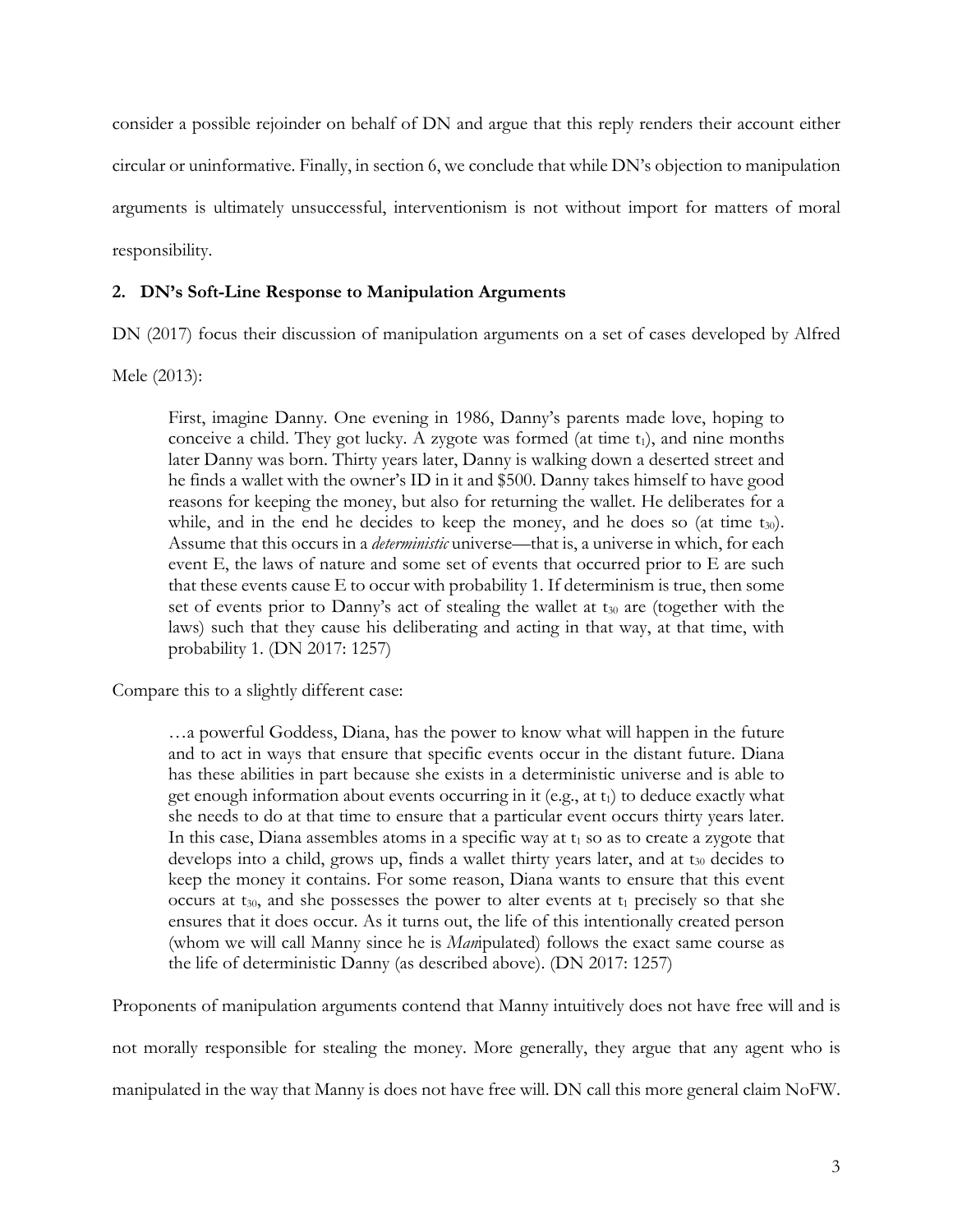Proponents of manipulation arguments also argue that Manny and Danny meet all the same compatibilist sufficient conditions for free will.<sup>3</sup> And, they claim that, intuitively, there is no difference between the kind of manipulation featured in the case of Manny and the truth of determinism, at least when it comes to free will and moral responsibility. DN call this thesis NoDif. If both NoFW and NoDif are true, then Danny, and all agents who live in deterministic universes, are neither free nor morally responsible, just like Manny. Thus, the defender of the manipulation argument can conclude that incompatibilism is true.

There are many avenues to pursue when responding to a manipulation argument. One could, for example, deny NoFW and argue that Manny and those manipulated like him are in fact both free and morally responsible. One could also deny NoDif and argue that there is a relevant difference between manipulation and determinism such that even though manipulated agents like Manny aren't free and morally responsible, determined agents can be. Michael McKenna (2008) calls the strategy of denying NoFW taking the "hard-line" while those who deny NoDif take the "soft-line." McKenna (2008) favors taking the hard-line, since soft-line responses tend to be mere stop-gap solutions that only keep the incompatibilist at bay temporarily. According to McKenna (2008), for any novel condition the compatibilist proposes that the determined agent meets but the manipulated agent does not, it will be in principle possible for the defender of the manipulation argument to augment the cases such that the manipulated agent meets the proposed condition in question as well. But while taking the soft-line may only succeed temporarily, taking the hard-line is no easy path; it requires the compatibilist to defend the, perhaps counterintuitive, claim that Manny and those manipulated like him do in fact have free will and are morally responsible for the actions for which they were

 <sup>3</sup> DN (2017) point to Fischer and Ravizza (1998), Frankfurt (1971), Wolf (1990), and Mele (1995) for different accounts of the minimally sufficient compatibilist conditions for free will.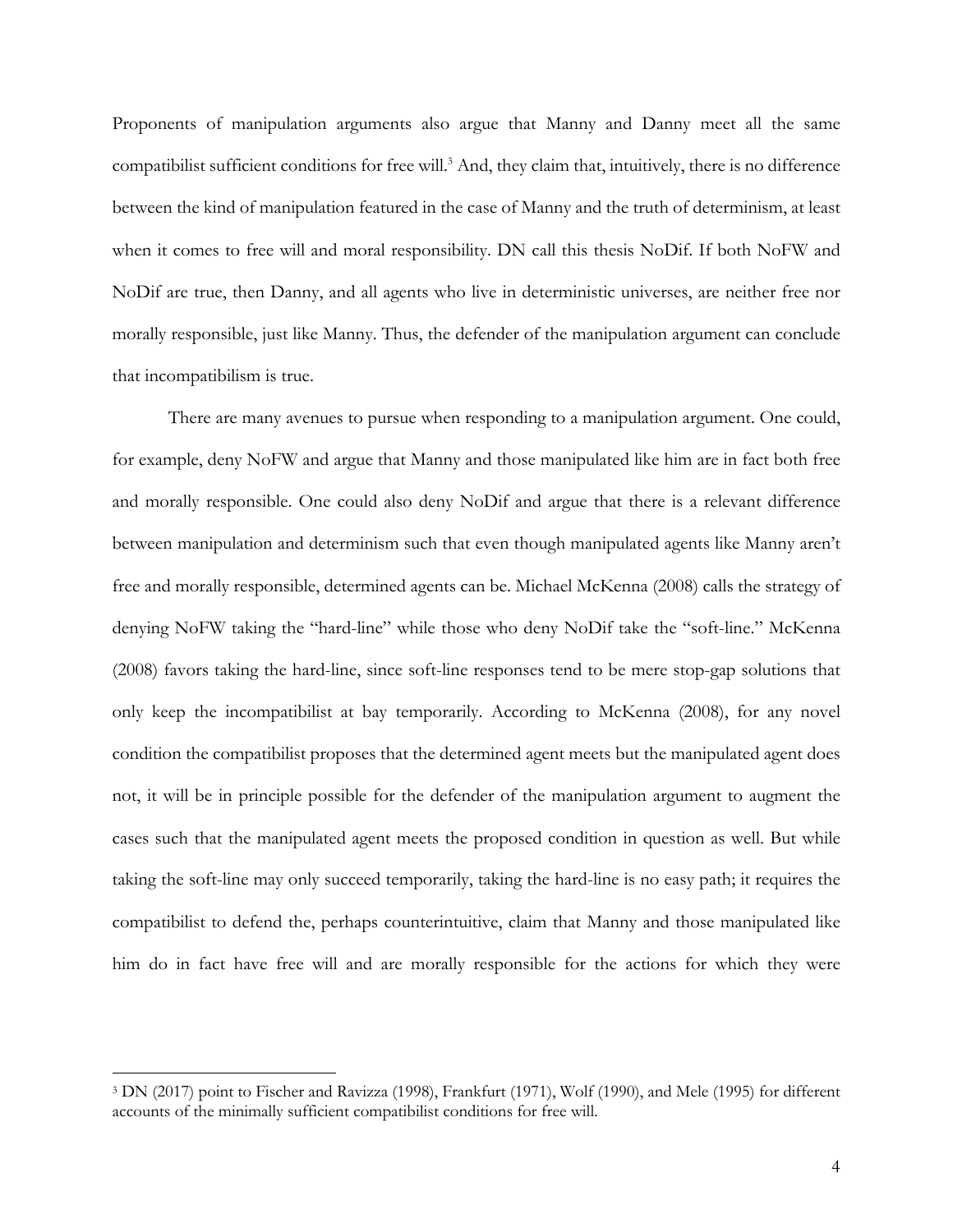manipulated to perform. Thus, the compatibilist is in a difficult position—the most principled and stable response to manipulation arguments also tends to be the most counterintuitive.

Happily, DN argue that it's possible for soft-line approaches to manipulation arguments to be more than temporary roadblocks for incompatibilists to overcome. DN, relying on interventionist approaches to causation, develop an account of causal sourcehood that allows them to reject NoDif and argue that there is an in-principle difference between Manny and Danny (and more generally, between manipulated and determined agents). They also contend that there is no (easy) way for the defender of manipulation arguments to alter their cases to shore up NoDif in response to their interventionist objection.

Interventionism about causation involves constructing models that represent counterfactual relationships among events. If we want to know whether the output of Danny's (or Manny's) Compatibilist Agential Structure (CAS) caused him to steal the money, we first assign variables to the outputs of his CAS  $(X)$  and the stealing of the money  $(Y)$ .<sup>4</sup> Next, we can consider an intervention to determine whether X caused Y. This involves setting X to a different value and seeing whether it changes the value of Y. For example, we can imagine that the output of Danny's CAS was the decision not to steal the money  $(X=0)$ . In this case, the intervention would likely result in a change in the value of Y, i.e. the stealing of the money wouldn't occur  $(Y=0)$ .

On an interventionist approach to causation, the output of both Danny's and Manny's CASs count as actual causes of their stealing the money. This is because changes in the value of the variables representing the output of their CASs result in a change to the value of the variables representing their stealing the money. Though the outputs of Danny's and Manny's CASs are both actual causes of their respective acts of stealing the money, DN argue that there is a relevant different between how Danny

 <sup>4</sup> DN argue that CAS represents "…the features of an agent's psychology that compatibilists typically judge as jointly (and minimally) sufficient for free will and moral responsibility" (DN 2017: 1258).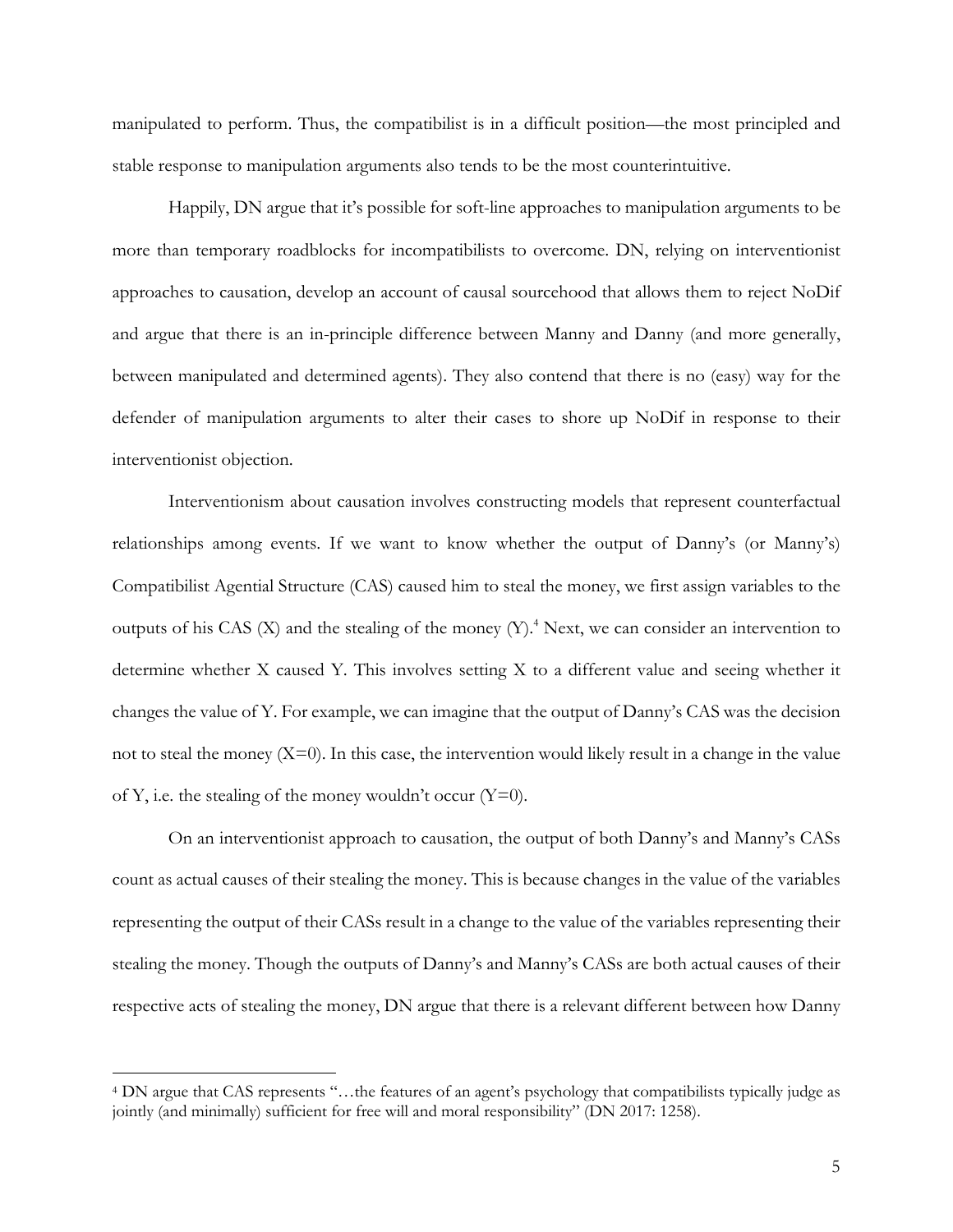and Manny causally relate to their actions. While Danny's CAS is the *causal source* of the event, Manny's is not. And, DN contend, an agent cannot be free or morally responsible with respect to a given action if the agent's CAS was not the causal source of that action (2017: 1267).

According to DN, for a variable to be the causal source of an event, that variable must bear the strongest causal invariance relation to it among all the variables that are causally connected to the event:<sup>5</sup>

A causal invariance relation,  $R_1$ , that obtains between two causal variables,  $X$  and  $Y$ , is stronger than another such relation, R2, obtaining between Y and another of its prior causal variables—for instance, W—iff:

- (1) holding fixed the relevant background conditions, C,  $R_1$  predicts the value of Y under a wider range of interventions on  $X$  than  $R_2$  does under interventions on  $W$ ; and
- (2)  $R_1$  predicts the value of Y across a wider range of relevant changes to the values of C than R2 does. (DN 2017: 1262–1263)

In the case of Danny, the output of his CAS is plausibly the causal source of his stealing the money. Changes in the value of the variable representing the output of Danny's CAS result in a change to the value of the variable representing Danny's stealing the money. And because Danny is an intentional agent, his decision to steal the money would lead to him doing so across many changes in the background conditions. For example, Danny would likely steal the money if it were raining or snowing, if the wallet was black or brown, etc. But there will be some changes in the background conditions that would result in Danny not stealing the money, e.g., the sudden appearance of a police officer.

 <sup>5</sup> DN allow for more than one variable to bear the strongest invariance relation to an event and hence qualify as the causal source of that event. In such a case, each agent whose CAS is a causal source of an event would be in a position to be morally responsible for that event. They argue: "In cases in which the strength of invariance obtaining between Diana's decision and Manny's stealing is equal to that obtaining between the output of Manny's CAS and his stealing, Diana and Manny may share equal responsibility" (DN 2017: 1263, footnote 8).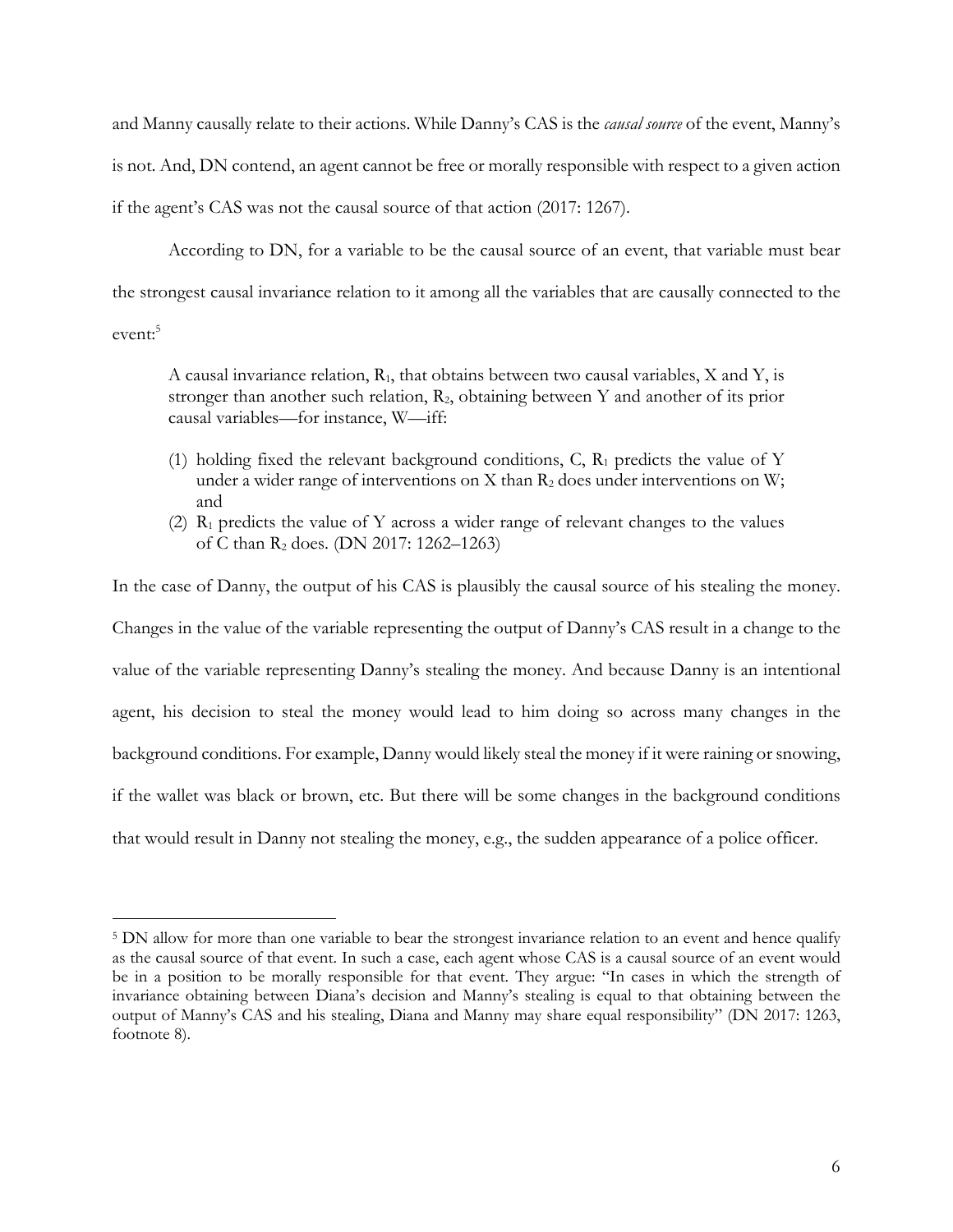Much of this is true of Manny as well. The relationships between the variables representing the outputs of both Danny's and Manny's CAS and the variables representing their stealing the money are equally invariant. But there is a stronger causal invariance relation between Diana's meddling and Manny's stealing, according to DN. Importantly, Diana intends for Manny to steal the money at t<sub>30</sub> and she is able to ensure that he does so. So, there's no change (or very few changes) in the background circumstances that could break the causal connection between Diana's decision to meddle and Manny stealing the money. <sup>6</sup> But, when evaluating the relationship between the output of Manny's CAS and his stealing the money, there are a number of changes in the background circumstances that would break the link between the variables. When evaluating this relationship, we must ignore Diana and all other causally relevant events—we are only concerned with the output of Manny's CAS and his stealing the money. And just as there are changes to the background circumstances that would stop Danny from stealing the money, e.g., the sudden appearance of a police officer, these changes would stop Manny as well. Thus, Diana's decision relates more invariantly to Manny's stealing the money, and hence she is the causal source of this event, not Manny.

In developing an account of causal sourcehood, DN claim to have isolated a relevant difference between Danny and Manny—while the output of Danny's CAS is the causal source of his

 <sup>6</sup> Interestingly, Usher (2018), whose response to manipulation arguments also relies on an interventionist approach to causation, defends a hard-line response to the Diana case. He claims that because Diana acts 30 years before the theft occurs, "…if we are to make any intervention on background circumstances (say bringing about rain on the day of the theft), there is nothing that Diana could do to "ensure" that Manny steals the wallet" (2018: 19). But this is to mistake a change in background conditions with an intervention. To assess whether Diana is an actual cause, we consider an intervention—a surgical change in the value of her decision and ask whether this would change the value of the variable representing the theft. Once we've established that Diana is an actual cause, we can assess the invariance of the causal relation by asking under what range of background conditions it will continue to obtain. To do this we consider a possible world in which some noncausal features are different—say, it's raining at  $t_{30}$ —and ask whether the causal relation still obtains. That is, we consider whether an intervention on Diana's decision in that world successfully predicts whether or not the money is stolen. In the present case, it seems that it would—Diana would simply implement her plan somewhat differently to ensure that Manny isn't dissuaded by the rain. Thus, to us, DN's claim that Diana's decision is the most invariant cause of Manny's stealing the money is plausible. If this is so, then Usher should agree with DN that Diana's presence at least mitigates Manny's responsibility.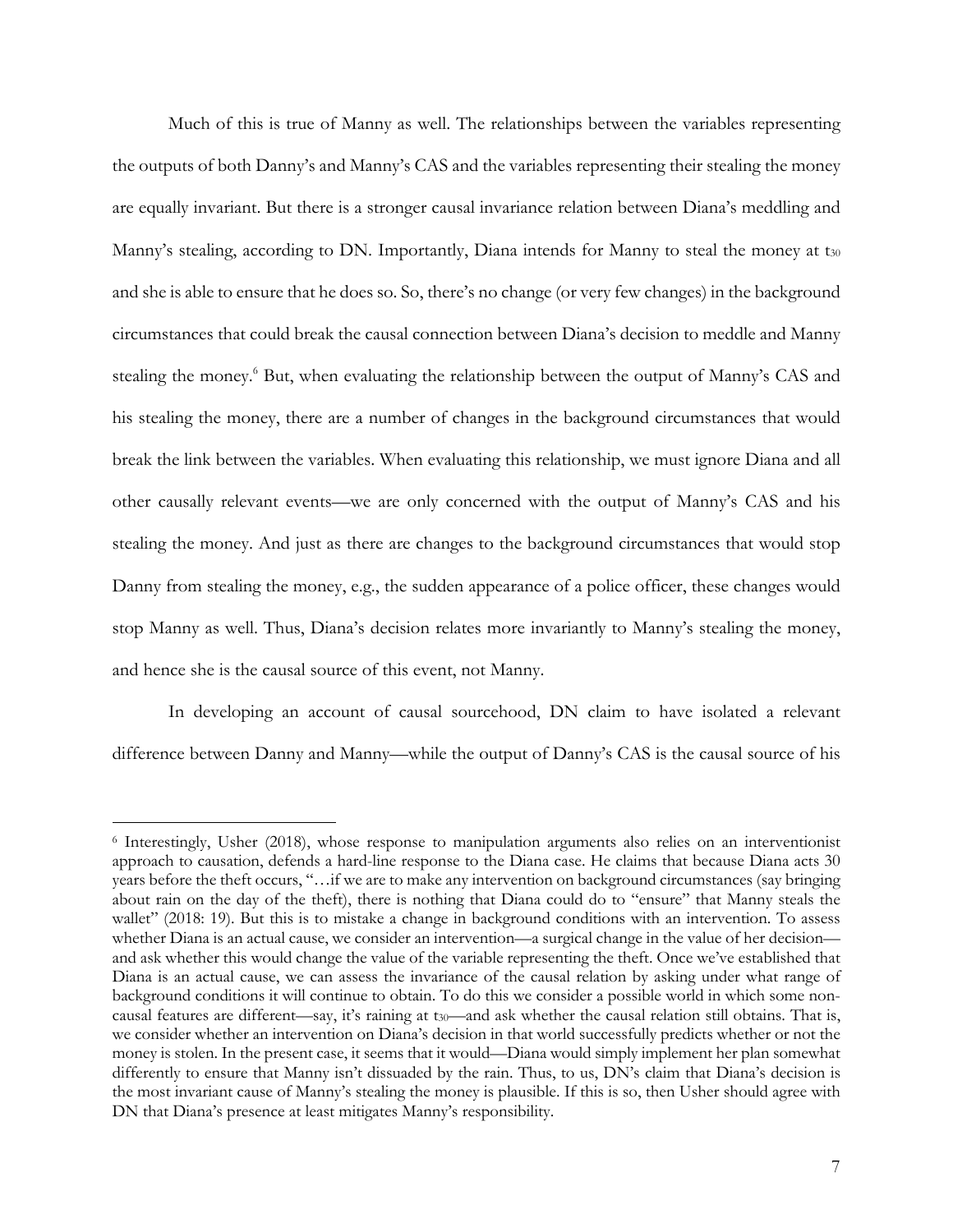stealing the money, the output of Manny's CAS is not. And, DN argue that in order to be free and morally responsible with respect to a particular action, an agent's CAS must be the causal source of that action (2017: 1267). So, while Danny is in the position to be free and morally responsible with respect to his stealing the money, Manny is not. If correct, DN can reject NoDif both as it pertains to Danny and Manny and the more general claim that there is no difference between the kind of manipulation featured in the case of Manny and the truth of determinism when it comes to free will and moral responsibility.<sup>7</sup> While manipulation renders agents unable to be the causal sources of their actions, and thus not in a position to be morally responsible for them, determinism does no such thing.

#### **3. Invariance, Reliability, and Stability**

DN have developed an account of causal sourcehood that is both independently motivated and applies well beyond the bounds of the free will and moral responsibility literature. However, their account of causal sourcehood combines two forms of invariance that are conceptually distinct and can come apart in interesting ways.<sup>8</sup> We follow Woodward (2007: 76-77) in calling invariance under changes of background conditions *stability* (DN's condition 2).<sup>9</sup> And we refer to invariance under changes of the

 <sup>7</sup> In light of DN's soft-line response, a proponent of manipulation arguments may revise the manipulation case such that Diana cannot *ensure*, or perhaps even intend, that Manny will go on to steal the money. Given these revisions, it's unlikely that Diana's meddling would relate most invariantly to Manny's stealing the money. In response to this modified version of the Diana case, DN argue that they would take the hard-line: if Diana's decision does not relate most invariantly to Manny's stealing the wallet, then Diana cannot be the causal source of this event and Manny, like Danny, is in the position to be morally responsible for the theft (2017: 1273). However, as DN note, many defenders of manipulation arguments are quick to make such modifications to their manipulation cases, replacing the manipulator with a spontaneously generated machine or force field (Pereboom 2001, 2014; Mele 2005). Given this, it's hard to see how DN's account provides a more successful and systematic response to manipulation arguments than other soft-line responses. But, rather than object to DN on these grounds, we will focus on their positive account of causal sourcehood. 8 Woodward (2003) also runs these together, but in later work distinguishes them.

<sup>9</sup> See also, Woodward (2006), which contains an extensive discussion of stability in terms of *insensitivity* to background conditions. And Usher (2018) refers to invariance under changes to background conditions as *robustness*.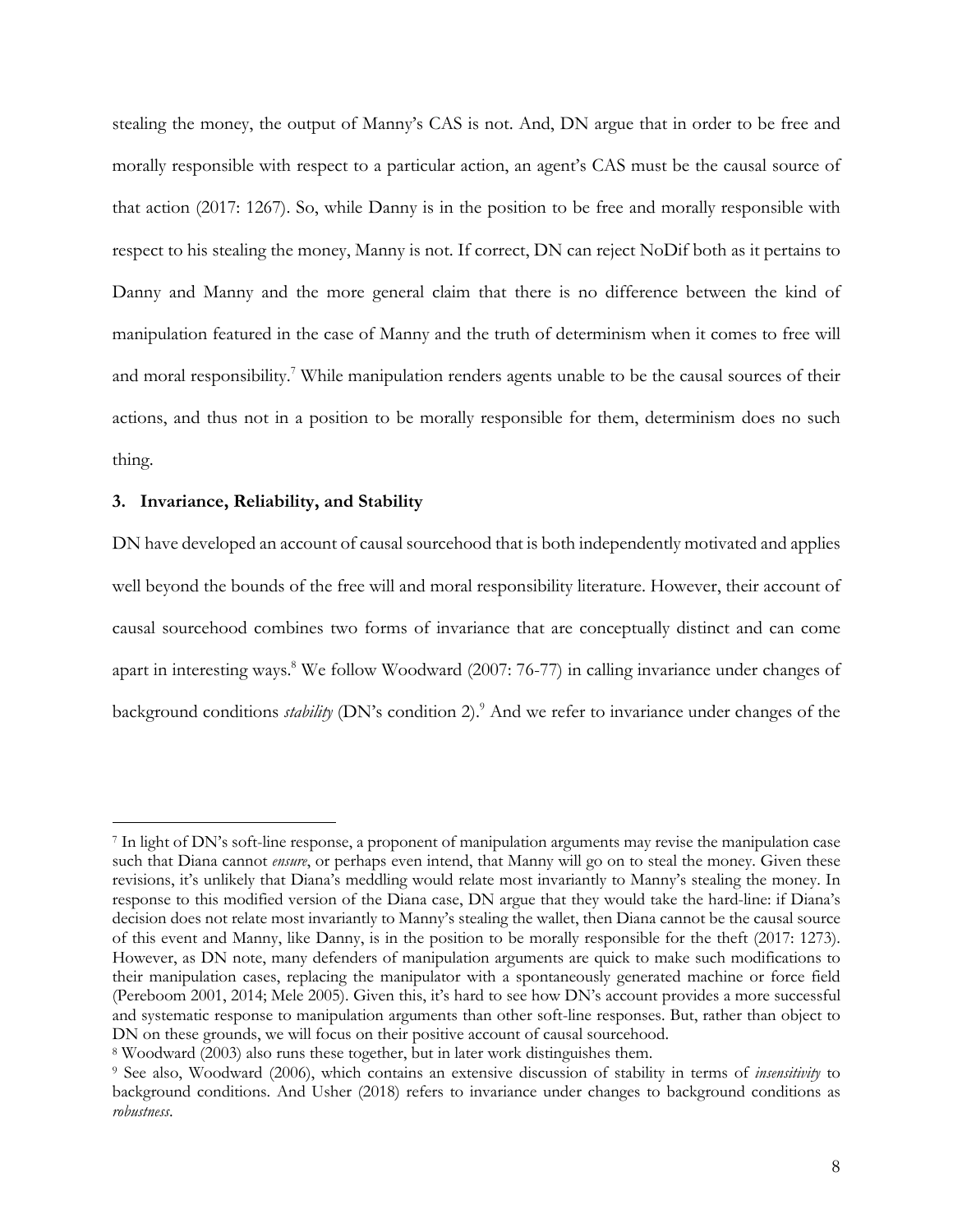value of the causal variable as *reliability* (DN's condition 1).<sup>10</sup> So, for DN, a variable X, related by R<sub>1</sub> to Y, is the *causal source* of Y iff for any other causal variable W, related by R<sub>2</sub> to Y, R<sub>2</sub> is no more reliable and stable than  $R_1$ , where reliability and stability are determined in the following way:<sup>11</sup>

> **[Reliability]:** holding fixed the relevant background conditions, C, R<sub>1</sub> predicts the value of Y under a wider range of interventions on X than  $R_2$  does under interventions on W; and **[Stability]:**  $R_1$  predicts the value of Y across a wider range of relevant changes to the values of C than  $R_2$  does. (DN 2017: 1262–1263)

Once these different forms of invariance are distinguished, one might wonder how they should be weighed against one another in cases where they indicate different causal sources. For instance, suppose variables A and B are both actual causes of C, but  $A \rightarrow C$  is more reliable than  $B \rightarrow C$  while  $B \to C$  is more stable than A  $\to C$ . Is A or B the causal source of C? This question becomes even more vexed if A and B are agents' CASs and we want to know who is morally responsible for C.

Imagine that a mafia boss decides to hire an assassin to kill an enemy. The assassin takes the job and decides to kill the enemy by poisoning the enemy's dinner on a Thursday evening and then goes on to do just this. Using DN's analysis, we can model the relationship between the boss's decision (variable B, value b), the assassin's decision (variable A, value a), and the assassin's murder of the enemy (variable M, value m).

$$
B=b \to A=a \to M=m
$$

 $A=a \rightarrow M=m$ 

What is the causal source of the murder: the boss's decision or the assassin's decision?<sup>12</sup> On the one hand, the relationship between the assassin's decision and the murder  $(R_1)$  appears to be more reliable

<sup>&</sup>lt;sup>10</sup> A causal relation which meets DN's condition 1 supports many counterfactuals of a certain type (those that hold fixed the background conditions), hence, it is *reliable*. Here we part company with Woodward (2007), who refers to this simply as *invariance*. For us, invariance is the genus of which stability and reliability are species.

<sup>11</sup> We've rephrased DN's account both to distinguish between reliability and stability and to make clear that multiple variables can each be causal sources of an event. That is, causal sourcehood admits of ties (see footnote 5).

<sup>12</sup> For ease of exposition, we will write in terms of agents' decisions as opposed to the outputs of agents' CASs.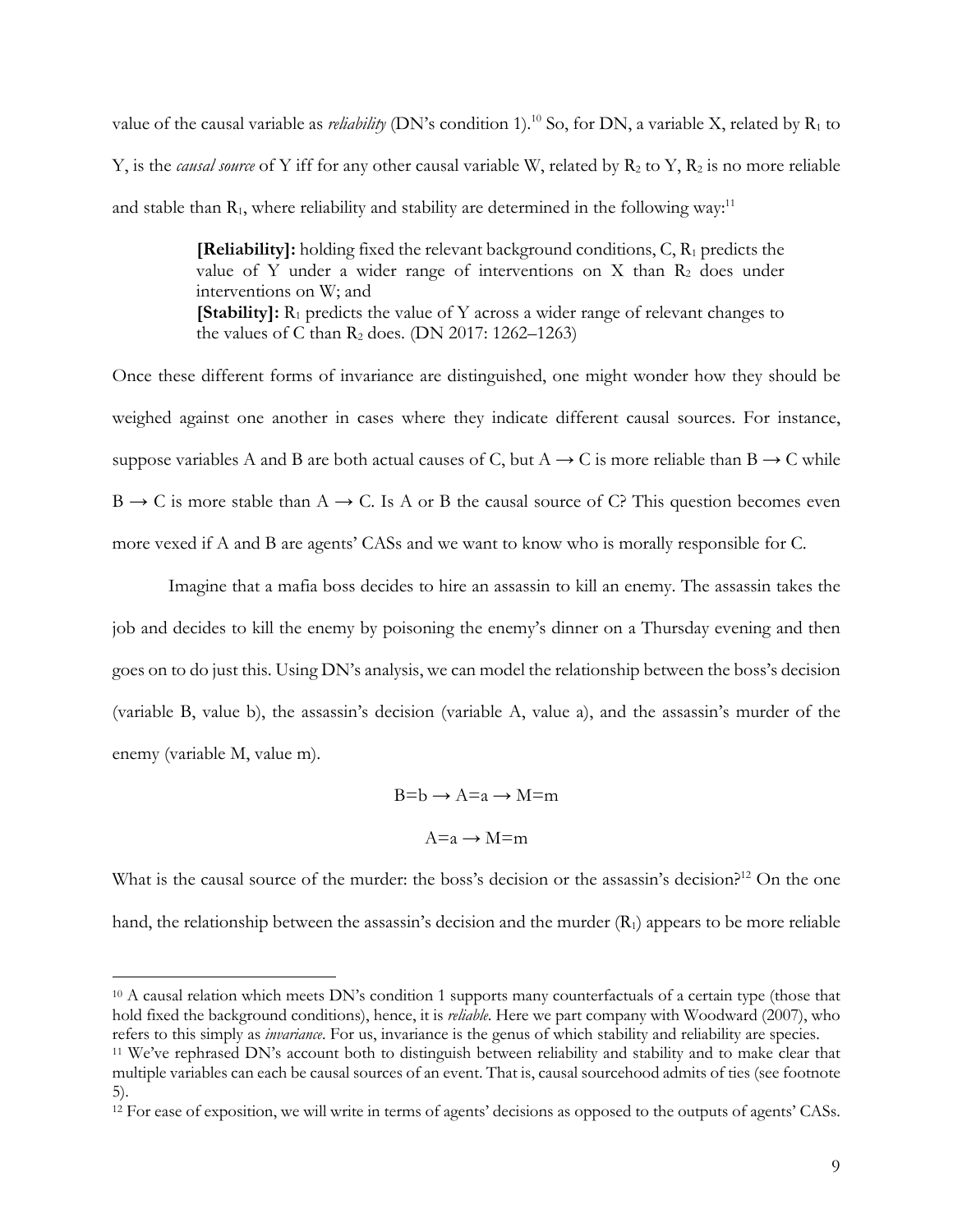than the relationship between the boss's decision and the murder  $(R_2)$ . This is because there is a narrower range of values that the boss's decision can take that will predict the murder of the enemy as compared to the range of values that the assassin's decision can take. While the boss can plausibly decide only whether to hire an assassin and which assassin to hire, we can assign a much broader range of values to the assassin's decision.13 For example, we can imagine a number of different ways the assassin could decide to kill the enemy: by different means, at a different time, on a different day, etc. Thus, holding fixed the relevant background conditions,  $C$ ,  $R_1$  predicts the value of M under a wider range of interventions on A than  $R_2$  does under interventions on  $B<sup>14</sup>$ .

On the other hand,  $R_2$  is more stable than  $R_1$ . By hiring the assassin to kill the enemy, the boss provides the assassin with an incentive to perform the murder. The assassin would most likely successfully commit the murder under a wide range of changes in the background circumstances because she was hired to do so. For example, we can easily imagine the assassin successfully following through on the mafia boss's orders if it suddenly began raining outside, or if she came down with a cold, or if it was announced that her favorite movie was playing on TV. But when evaluating the relationship between only A and M, we must ignore the contribution of B. Without the contribution of the boss's orders, there are far more circumstances in which the assassin's decision could be thwarted. If the assassin decided to murder the individual for fun or for practice, then a sudden change in the weather, her health, or access to less violent entertainment could all cause the assassin to not act on her decision. But these are precisely the kinds of changes in circumstances in which the boss's

 <sup>13</sup> One might argue that the boss's decision could take a wider range of values than we claim here and still predict the value of the murder. We address this possibility in section 4.c.

<sup>&</sup>lt;sup>14</sup> It is, of course, difficult to determine the appropriate range of values for variables such as these. The range of values the variables can take will be sensitive to the level of description one adopts, which depends on a variety of contextual factors. While this fact makes it difficult to develop a case in which one agent's decision clearly and uncontroversially relates more reliably to an event than another agent's decision, it also complicates matters for accounts of causal sourcehood that invoke reliability, especially those like DN's that are meant to ground free will and moral responsibility.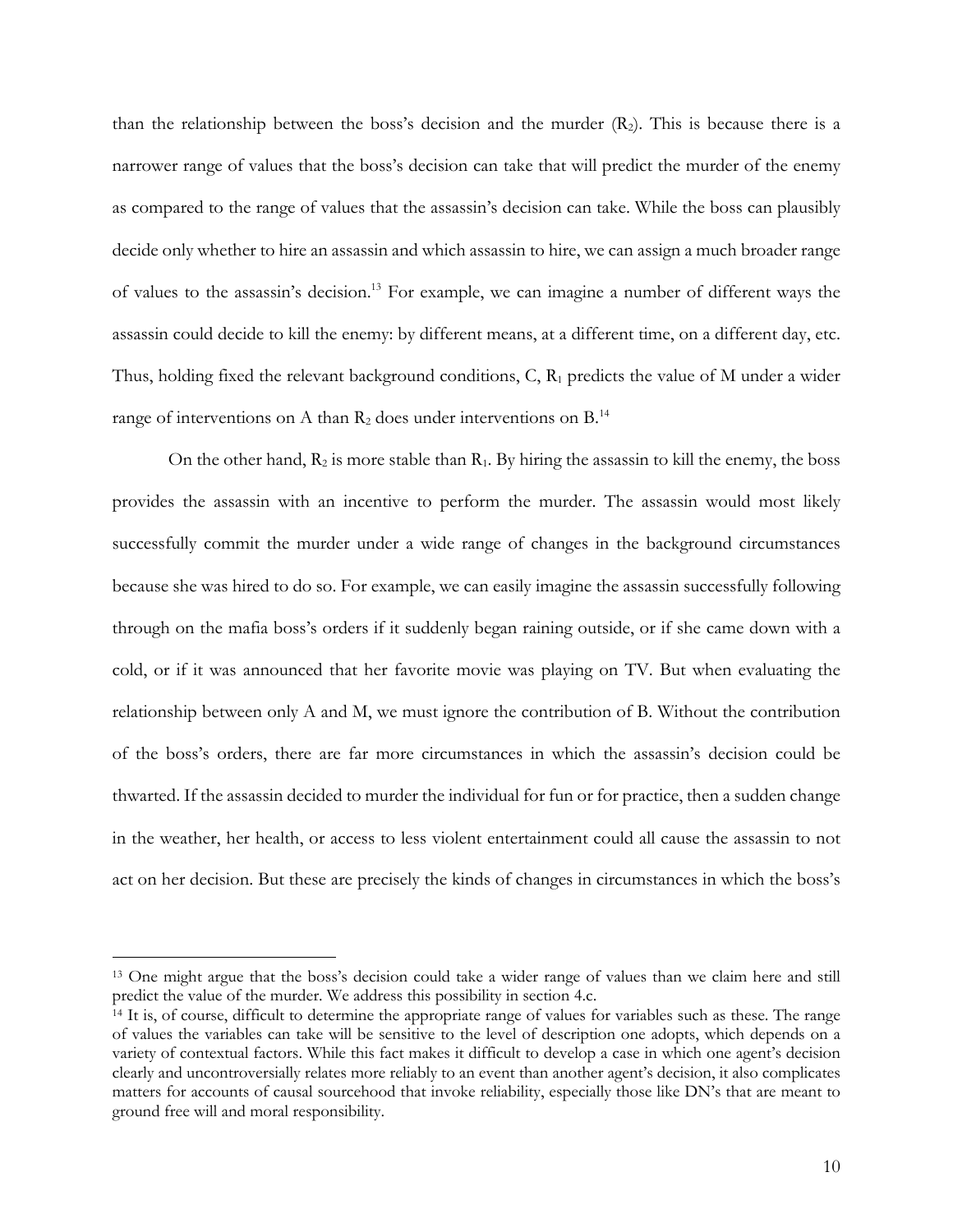orders would still carry weight. Furthermore, if the assassin attempted to murder the enemy, but failed due to a change in the background conditions, the boss could go on to hire as many assassins as is necessary to complete the murder. Thus, there are plausibly fewer circumstances in which the assassin's decision would lead to the murder of the enemy than circumstances in which the boss's decision would. So,  $R_2$  predicts the value of M across a wider range of relevant changes to the background conditions than R<sub>1</sub>.

But if  $R_1$  is more reliable than  $R_2$  and  $R_2$  is more stable than  $R_1$ , which relation is more invariant on DN's view? DN give us no way to weigh reliability and stability against one another when determining the invariance of causal relationships, and without such a mechanism it is impossible to determine which agent's decision, the boss's or the assassin's, is the causal source of the murder.

#### **4. Stability vs. Reliability**

In this section, we explore several potential ways of resolving the conflict between reliability and stability in DN's account of causal sourcehood. We argue that each attempt at resolution either produces counterintuitive judgments about free will and moral responsibility or undermines DN's soft-line response to manipulation arguments.

## *4.a. No causal source*

DN could argue that because neither the boss's decision to have his enemy murdered nor the assassin's decision to murder the boss's enemy relate the most reliably and most stably to the murder of the enemy, neither the boss's decision nor the assassin's decision is the causal source of the murder. Their account of causal sourcehood indicates that a variable is the causal source of an event iff that variable bears the most reliable *and* most stable relationship to that event. But if neither the boss's decision nor the assassin's decision is the causal source of the murder, then neither the boss nor the assassin could be morally responsible for the murder on DN's view.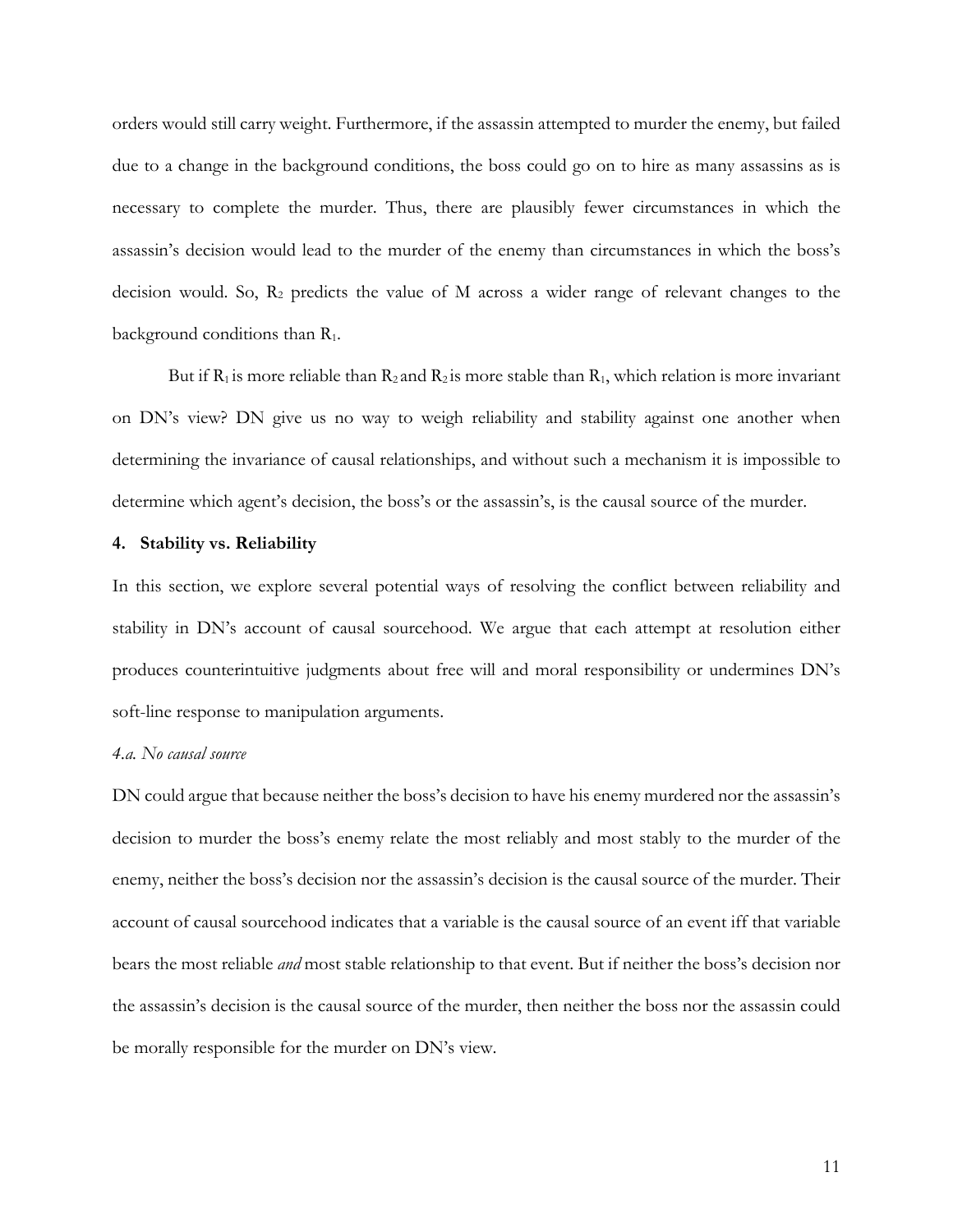This strikes us as counterintuitive. Surely at least one of these individuals is morally responsible for the murder.This is not a manipulation case nor is it a case in which determinism need be true. Any theorist who thinks moral responsibility is possible ought to be able to accommodate the intuition that at least one of these individuals is morally responsible for the murder.Agents often conspire with one another to commit crimes. And sometimes, these agents perform different tasks or occupy different roles such that one agent relates more stably to the crime while the other agent relates more reliably. It's difficult to see why this kind of conspiracy renders both agents unfree and absolves them of blame. Furthermore, it's odd to think that if either the boss or assassin had decided to kill the enemy on their own, then their decision would have been the causal source of the murder and they would be open to being morally responsible for it. For these reasons, we think DN's account of causal sourcehood should be modified—either causal sourcehood can be attained without both the reliability and stability conditions being met or causal sourcehood shouldn't be a necessary condition for free will and moral responsibility. We explore both of these possibilities below.

#### *4.b. Two causal sources*

Perhaps the most natural response to the boss and assassin case is to think that both agents are in the position to be morally responsible for the murder. To capture this intuition, one could argue that both the boss's decision and the assassin's decision are causal sources of the enemy's murder. It's possible to modify DN's account of causal sourcehood to produce this result by making it disjunctive: A variable X, related by  $R_1$  to Y, is the *causal source* of Y iff for any causal variable W, related by  $R_2$  to Y, R<sub>2</sub> is *either* no more reliable *or* no more stable than R<sub>1</sub>. On this account, both the assassin's decision and the boss's decision qualify as causal sources of the murder because the assassin's decision most reliably relates to the murder while the boss's decision most stably relates to it.

Notice, however, that DN can't accept this disjunctive notion of causal sourcehood without conceding that both Manny and Diana are causal sources of Manny stealing the money. Though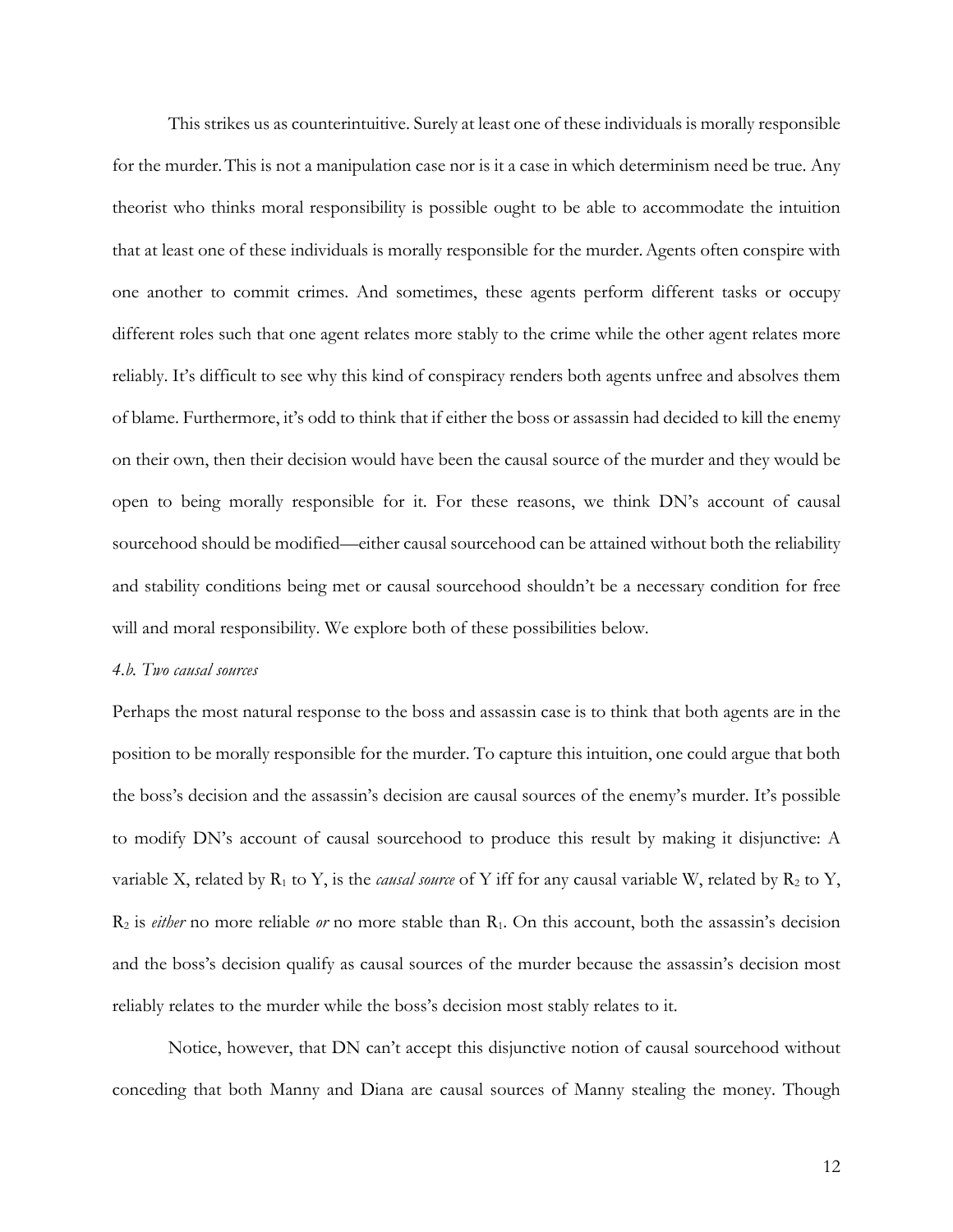Diana's decision relates more stably to the theft, Manny's decision relates just as reliably to the theft as Diana's. DN are aware that Manny and Diana relate equally reliably to the stealing of the money and argue that: "This is why the second of our two conditions on strength of causal invariance is important. In the case of Diana and Manny, condition (1) alone cannot explain whether [Diana] or instead *Manny* is more strongly invariant regarding Steal" (DN 2017: 1264, footnote 10). So, Manny, by fulfilling the reliability condition, would also count as a causal source of the theft on the disjunctive account.

But if Manny is a causal source of his stealing, then DN's soft-line response to manipulation arguments is jeopardized. DN reject NoDif on the grounds that while Danny is the causal source of his stealing, Manny is not. But on a disjunctive account of causal sourcehood, both Manny and Danny would qualify as causal sources of their stealing—there would no longer be a relevant difference between the two agents. And while DN may be happy to adopt the disjunctive view of causal sourcehood and put forth a hard-line response to manipulation arguments, this will require them to abandon their current approach.

#### *4.c. One causal source*

Alternatively, DN could argue that when no variable relates both most reliably and most stably to an event, we should give preference to one of the criteria over the other. If DN were to favor reliability over stability when the two conflict, this would entail that only the assassin is the causal source of the murder and is thus in the position to be morally responsible for the crime. But this strikes us as counterintuitive. It seems plausible that the boss is just as morally responsible for the crime as the assassin. But even if one doesn't share this intuition, it's puzzling that the sheer number (or range) of ways the assassin can bring about the murder is decisive in determining her status as the causal source of, and the morally responsible agent for, the crime. Furthermore, if we imagine that the boss's decision can take a wider range of values than originally supposed (while still predicting the murder),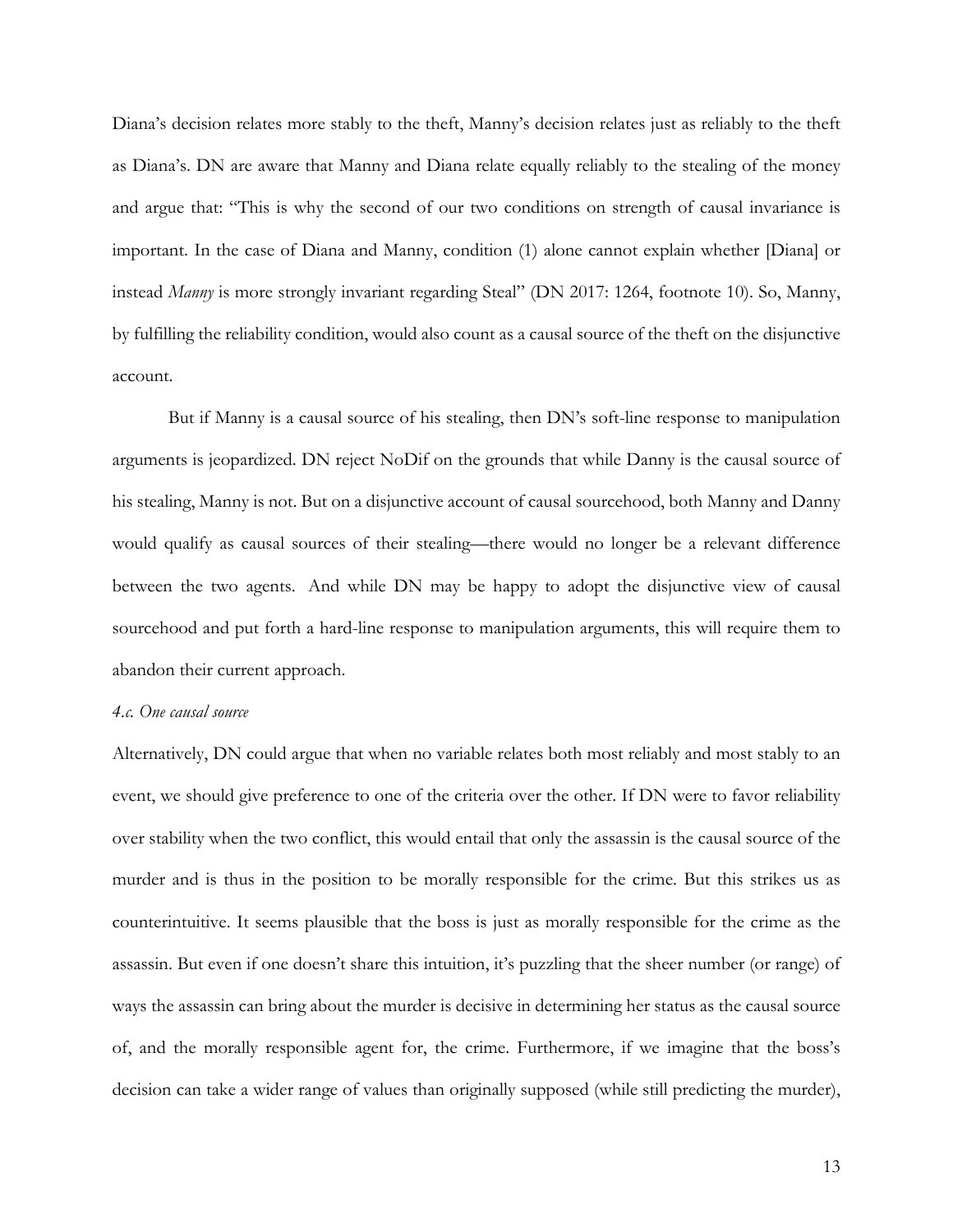it's also odd that this fact alone may render the boss the causal source of the murder and thus open to blame for the crime. While examining the reliability of an invariance relation between two variables can tell us many things about the causal relationship between them, it's difficult to see how reliability alone can settle questions about causal sourcehood and moral responsibility.15

Perhaps DN would be more amenable to favoring stability when the two forms of invariance conflict. After all, they focus almost exclusively on the stability condition in their discussion of manipulation arguments.<sup>16</sup> On a stability-centric view, the boss would be the causal source of the murder while the assassin would not. This would mean that though the assassin could not be morally responsible for the murder, the boss could be. At first pass, the stability-centric view seems less objectionable than the reliability-centric view. Perhaps powerful bosses who exert their influence to get their employees to do their bidding *are* the causal sources of their employees' actions and should be held solely morally responsible for them.

But problems arise for the stability-centric version of DN's account as well. Sometimes the most stable causal relation fails to deliver a morally responsible agent. For instance, suppose there is a car accident (C=c). There are two causal variables: the presence of a pothole (P=p) and a driver who is driving in a culpably distracted manner  $(D=d)$ . Both the pothole and the driver driving distractedly are actual causes of the crash—if the driver hadn't been distracted, the crash would not have occurred (holding fixed the actual background conditions) and likewise if the pothole wasn't there (again, holding fixed the actual background conditions).

<sup>&</sup>lt;sup>15</sup> In general, reliability indicates the limits of a causal relationship. Consider, for example, Hooke's law:  $F =$ kx, where x is the elongation of a spring, k is a constant characteristic of the spring, and F is the restoring force exerted. Hooke's law expresses a genuine causal relation between elongation and force, but nevertheless breaks down at a certain value of x—one can only stretch a spring so far. By contrast, it is often supposed that the laws of (ideal) fundamental physics should be perfectly reliable (Woodward 2007: 76–80).

<sup>16</sup> Indeed, Usher (2018), who defends his own stability-centric view of causation, characterizes DN's position as only concerned with stability (footnote 14).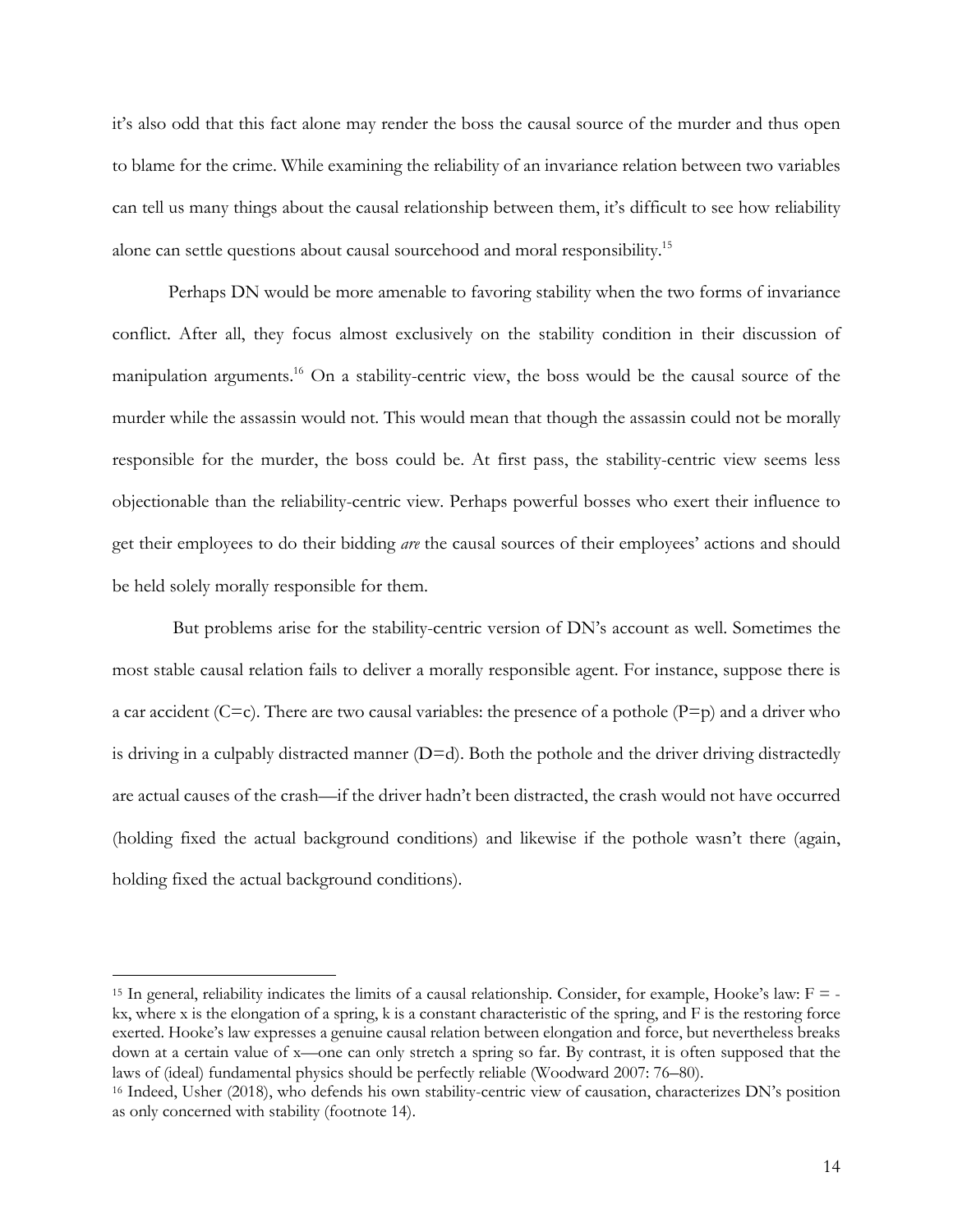It's possible that the causal relation  $P \to C$  is more stable than  $D \to C$ , i.e. the presence of the pothole predicts the crash under a wider range of background conditions than does the driver being distracted. If this is the case, P would be the causal source of the crash and not the driver, rendering the driver an inappropriate target for responsibility. But surely the driver is morally responsible for the crash. His driving distractedly was an actual cause of the crash—if D had taken a different value, the crash would not have occurred (holding fixed the background conditions).

Furthermore, even if we limit ourselves to cases involving only *agential* variables that are stably related to the effect, the problem remains. Suppose that a large truck was also involved in the accident. Its driver was alert and driving safely near the pothole and caused the crash to be far worse than it would have been otherwise ( $T=t \rightarrow C=c$ ). It's possible that the relation between the truck driver's behavior and the accident is more stable than  $D \rightarrow C$ . Perhaps given the momentum of the truck, the accident was bound to occur under a wider range of road conditions, other drivers' behavior, weather, etc. DN's account would identify the truck driver's behavior as the causal source of the crash, and the distracted drive would be off the hook. But again, it seems that the distracted driver is morally responsible in this case as well. The truck driver, though her behavior relates more stably to the crash, did nothing wrong. But the distracted driver did do something wrong, even though his behavior relates less stably to the crash.

Stability, like reliability, can tell us many things about the causal relationships between events. For instance, knowing that the presence of a pothole (or the truck driver's behavior) relates more stably to the crash than any other causal variable tells us, other things being equal, that the most effective way to prevent the crash would have been to fill in the pothole (or change the truck driver's behavior). But the connection between stability and moral responsibility is far from straightforward. An agent can be morally responsible for an outcome without relating to it in the most stable manner,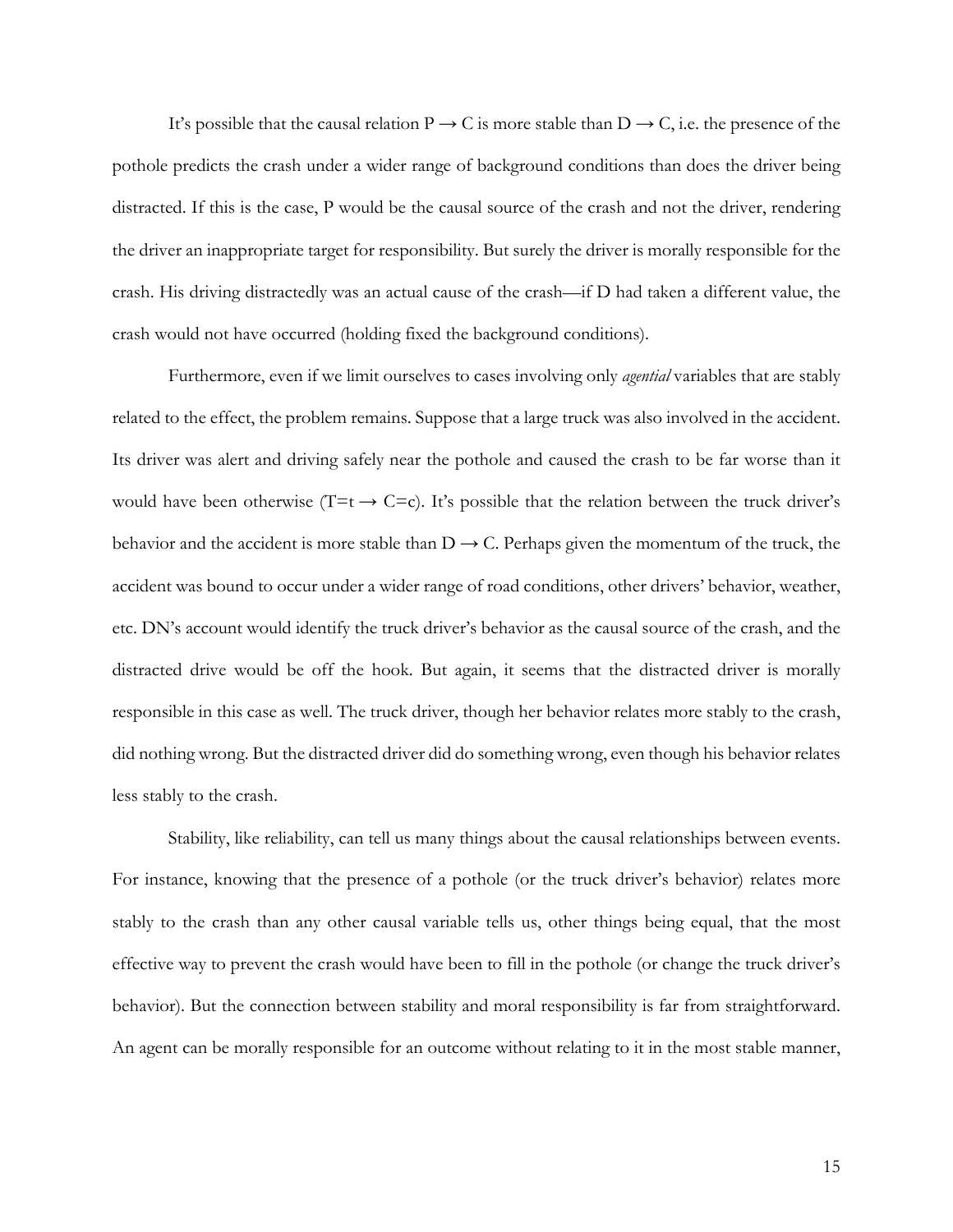and the most stable causal sources are often not the appropriate targets of praise, blame, and moral responsibility.17

# *4.d. Go scalar*

Up until this point, we've been conceiving of DN's account of causal sourcehood and moral responsibility in absolute terms; an agent can only be morally responsible for an outcome if she is its causal source, and an agent can only be the causal source of an outcome if she bears the strongest invariance relation to it. But perhaps DN could weaken either of these constraints to make their account more flexible.

First, DN could argue that causal sourcehood is not a necessary condition for moral responsibility, though it is relevant. In fact, DN suggest such a view later in their paper:

If a stronger causal invariance relation obtains between, say, the occurrence of ambient lawnmower noise and an agent's walking past someone in need without helping them…than obtains between events occurring within the agent's CAS and her subsequent action, then the causal source of the action is the noise. In such cases, our causal sourcehood condition might reveal that agents sometimes have at least reduced responsibility for their actions, because the causal source of their action lies (at least partly…) outside their CAS. (DN 2017: 1272)

On this view, moral responsibility comes in degrees and agents whose CASs aren't the causal sources

of their actions can still be morally responsible for them, but to a mitigated degree.<sup>18</sup>

<sup>&</sup>lt;sup>17</sup> The above reasoning counts against Usher's (2018) stability-centric account of responsibility as well. Usher argues that causally responsibly for an event depends on an agent's beliefs and intentions relating stably to the event in question. Usher goes on to argue that if an agent possesses the relevant CAS, then the degree to which an agent is causally responsible determines the degree to which she is morally responsible as well. But, as we've seen above, the relationship between stability and moral responsibility is not this straightforward. An agent can be morally responsible to a high degree for an action even if her intentions and beliefs don't relate to it in a particularly stable way. Furthermore, another agent, who possesses the relevant CAS, can be not at all morally responsible for an event even though she relates to it more stably than any other causal variable.

<sup>&</sup>lt;sup>18</sup> Developing an account of causal sourcehood that can make sense of moral responsibility as coming in degrees may prove to be a promising strategy. Historically, theories of moral responsibility have focused almost exclusively on the threshold of moral responsibility, but this is changing (e.g., Coates and Swenson 2013; Nelkin 2016; XXX). Usher (2018) also takes it to be a significant virtue of his interventionism-inspired view of teleological control that it makes room for degrees of responsibility. And, those developing models of causal responsibility in computer science and cognitive science have also focused on modeling degrees of responsibility (e.g., Chockler and Halpern 2004; Lagnado et al. 2014). However, these latter accounts are careful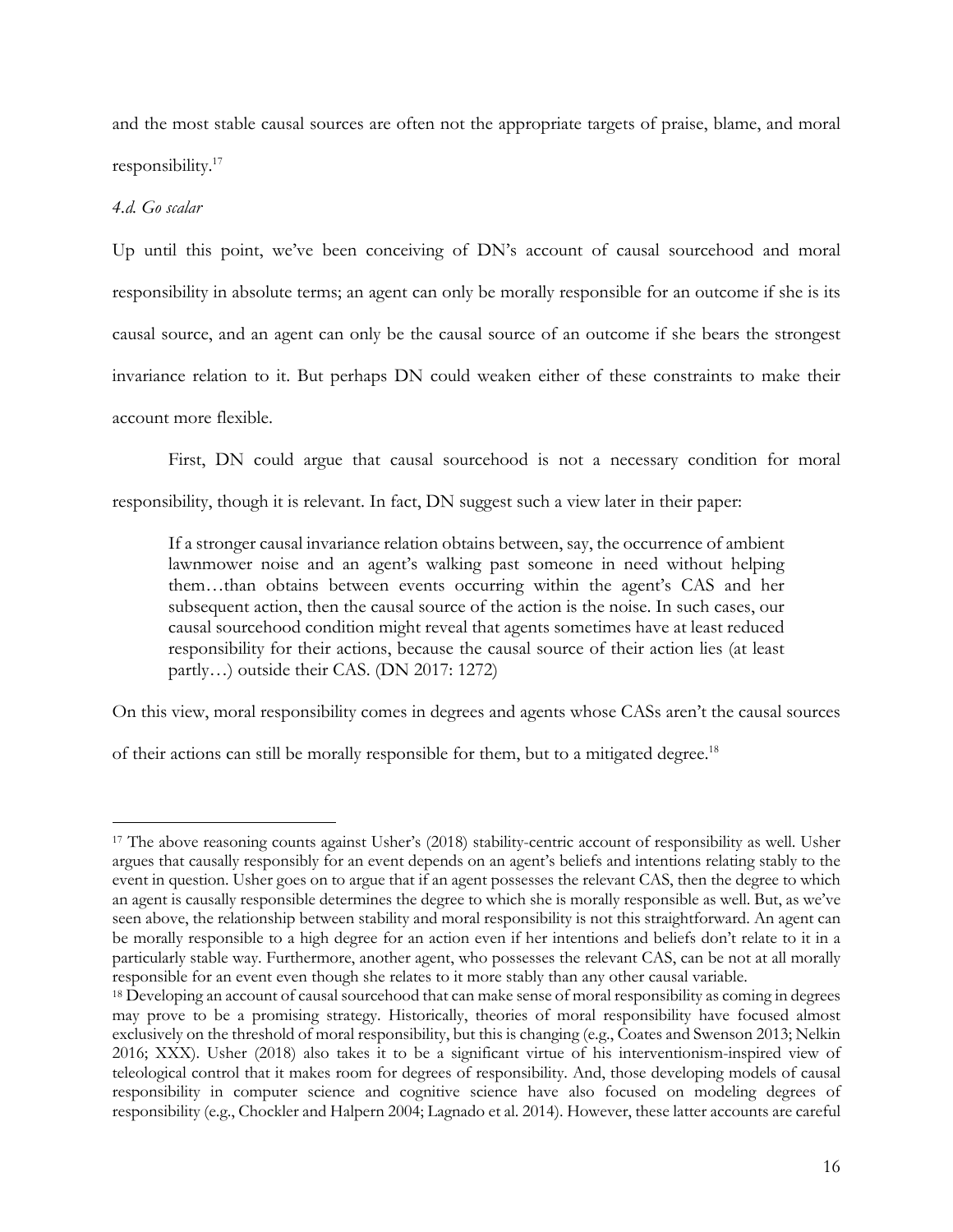It's difficult to assess this view because it remains unclear how and why the presence of an alternative causal source mitigates, but does not eliminate, moral responsibility. But, setting this worry aside for now, the view also generates counterintuitive verdicts with respect to the cases considered above. For instance, consider a version of the pothole case in which the pothole is deemed the causal source of the crash.<sup>19</sup> On this version of DN's view, the distracted driver could be morally responsible for the crash, but to a lesser degree due to the existence of an alternative causal source. But it strikes us as counterintuitive that the presence of a pothole should mitigate the degree to which the distracted driver is responsible *at all.* The driver's being distracted is an actual cause of the crash—if he hadn't been distracted, the crash would not have occurred (holding fixed the actual background circumstances). Culpably distracted drivers often crash into things. Surely the mere existence of the objects into which they crash doesn't mitigate the degree to which these drivers are morally responsible. Of course, if the pothole would have caused the crash even if the driver wasn't distracted (holding fixed the actual background conditions), this would plausibly mitigate the degree to which the driver is responsible. But this would mean that the driver's being distracted is not an actual cause of the crash, which is contrary to our supposition.<sup>20</sup> Perhaps these counterintuitive consequences would be tolerable if there existed independent motivation for the notion that the failure of an agent to be the causal source of their action mitigates but does not eliminate moral responsibility. But DN offer no such independent motivation, and thus, there is little to recommend the view.

 $\overline{a}$ 

to distinguish between causal responsibility and moral responsibility. In fact, Chockler and Halpern argue that agents can be blameworthy without being causally responsible (2004: 95).

<sup>&</sup>lt;sup>19</sup> There are two ways this could go. First, one could adopt a stability-centric view of causal sourcehood, which would have as a consequence that the pothole is the causal source of the crash, for the reasons discussed above. Second, one could argue that the pothole is both most stably and most reliably related to the crash, and thus unambiguously the causal source. Perhaps the physical dimensions and the location of the pothole under a wide range of values would still predict the occurrence of the crash, in which case the causal relation involving it has a good claim to being the most reliable. 20 The same can be said, mutatis mutandis, for a version of the truck driver case in which the truck driver's

behavior is deemed the causal source of the crash.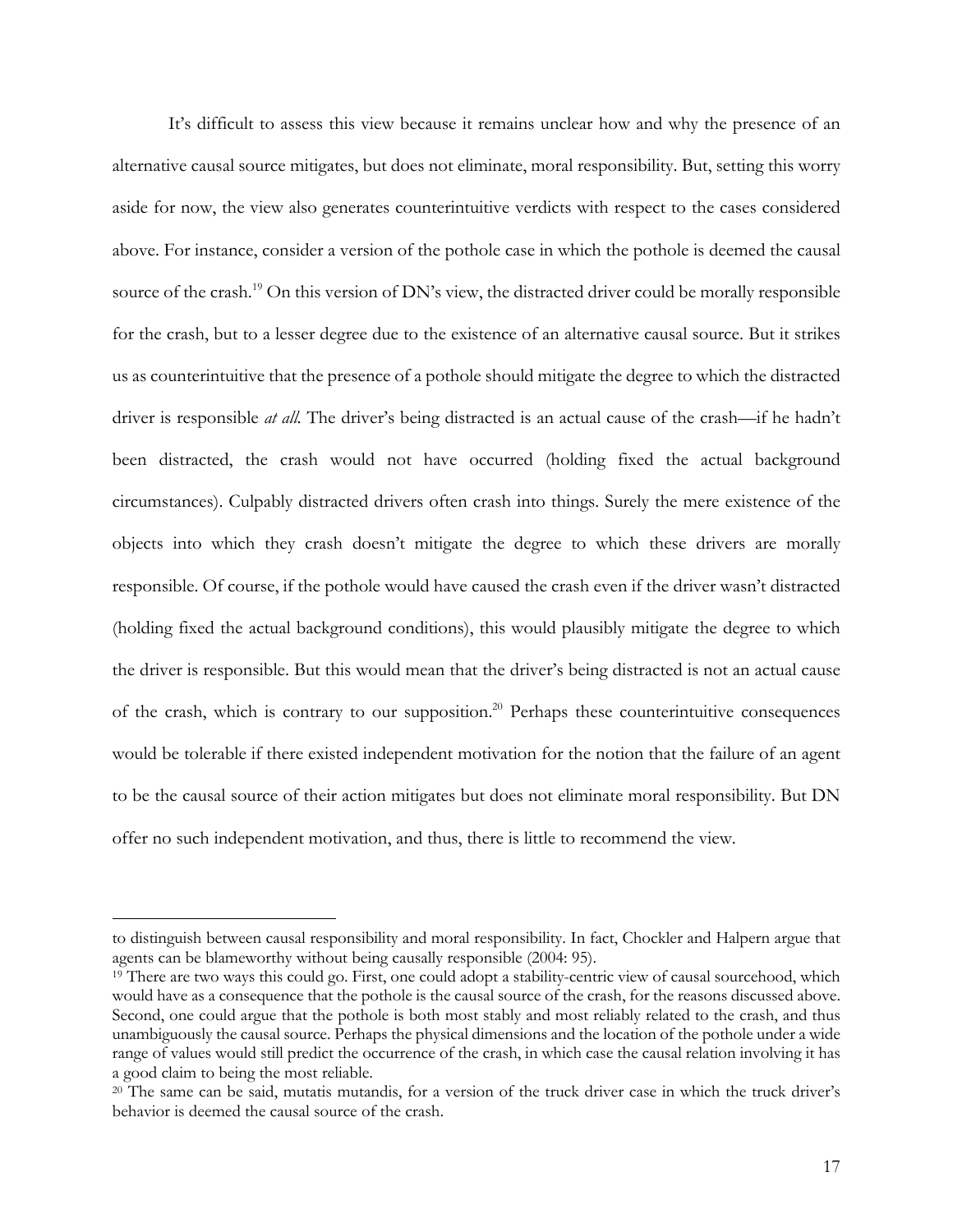Rather than deny that causal sourcehood is necessary for moral responsibility, DN could make their view more flexible by arguing that causal sourcehood (and hence, moral responsibility) can come in degrees. On this view, causal sourcehood can be achieved even if a cause doesn't bear the strongest invariance relation to an outcome and there can be multiple causal sources of a single outcome. One way of developing this view would be to argue that the degree to which an agent is the causal source of an outcome is determined by the strength of the overall causal invariance relation (i.e., some function of stability and reliability). In fact, DN suggest such a view in footnote 8 (2017: 1263) and footnote 13 (2017: 1268–1269) of their paper.

On its face, this view seems quite plausible. Consider a version of the boss and assassin case in which the boss bears a stronger overall invariance relation to the murder than the assassin.<sup>21</sup> On this version of a scalar view, one could argue that both the boss and the assassin are causal sources of the murder but to different degrees—the boss is more of a causal source than the assassin. So, both the boss and the assassin could be morally responsible for the murder, though the boss would be morally responsible for the murder to a greater degree. There seems to be nothing particularly counterintuitive about this result, though intuitions certainly could vary. But the real problem with this view is that it undermines DN's soft-line response to manipulation arguments.

On this scalar view of causal sourcehood, both Danny's and Manny's decision to steal the money would each qualify as a causal source of their stealing the money. And, because their decisions fulfill the stability and reliability conditions on causal sourcehood to exactly the same degree, Manny and Danny would be causal sources to the same extent. So, Manny and Danny would be equally

<sup>&</sup>lt;sup>21</sup> Perhaps the boss meets the stability condition to a greater degree than the assassin meets the reliability condition or perhaps they each meet their respective conditions to the same degree, but stability has a greater weight in determining overall invariance.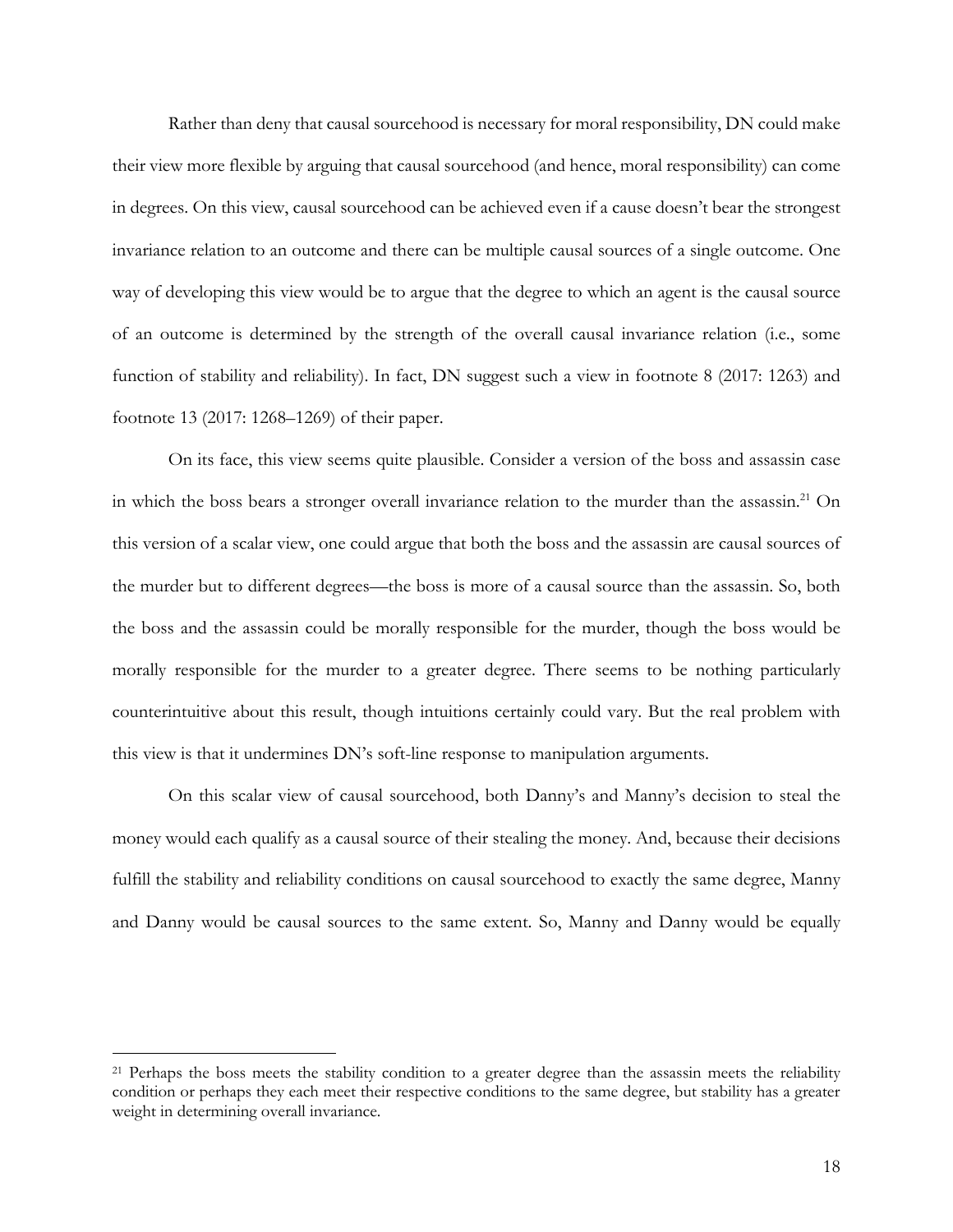morally responsible for stealing the money. Thus, there would no longer be a relevant difference between Manny and Danny, and DN's objection to NoDif would be undermined.<sup>22</sup>

However, there is one difference between the cases of Manny and Danny on this view: While Danny and Manny are equally morally responsible for stealing the money, there is someone who is *more* responsible than Manny for his stealing the money—Diana—which is not the case for Danny. However, the presence of Diana doesn't affect the degree to which Manny is a causal source of, and thus morally responsible for, stealing the money. On the present approach, the degree to which Manny's decision is a causal source of the stealing does not depend on the degree to which Diana is a causal source of the stealing and the extent to which Manny is morally responsible has nothing to do with the extent to which Diana is morally responsible. The two are simply independent of one another.23

## **5. What about Context?**

In this paper, we've argued that there is likely no satisfying way to resolve the conflict between stability and reliability on DN's account of causal sourcehood. But perhaps the original case that highlighted the difference between these two distinct notions of invariance—the boss and assassin case—is flawed. One could argue that we haven't evaluated the invariance relations between the boss's decision (B), the assassin's decision (A), and the murder (M) correctly. For example, we argued that, when evaluating the stability of the relationship between A and M, we must ignore any causal contribution

<sup>&</sup>lt;sup>22</sup> If one finds this scalar approach to causal sourcehood and responsibility promising, one could adopt it to develop a hard-line response to manipulation arguments.

<sup>23</sup> One could stipulate a kind of "countable additivity" requirement that degrees of causal sourcehood must sum to 1. If this were the case, then the presence of Diana would make Manny considerably less responsible, as she would take up much of the sourcehood, and hence, responsibility. This claim runs contrary to much of the philosophical literature on responsibility. For example, Zimmerman (1985) argues that multiple agents can be fully responsible for the outcomes of group actions. Additionally, experimental work indicates that the folk do not comply with a countable additivity requirement when they assess responsibility (Lagnado et al. 2014). Finally, such a principle would make much of DN's argument unnecessary. The mere presence of a novel cause, with even the most modest degree of sourcehood, would serve to differentiate Manny from Danny. This fails to capture the key feature of the case—that Manny isn't the source of his stealing the money.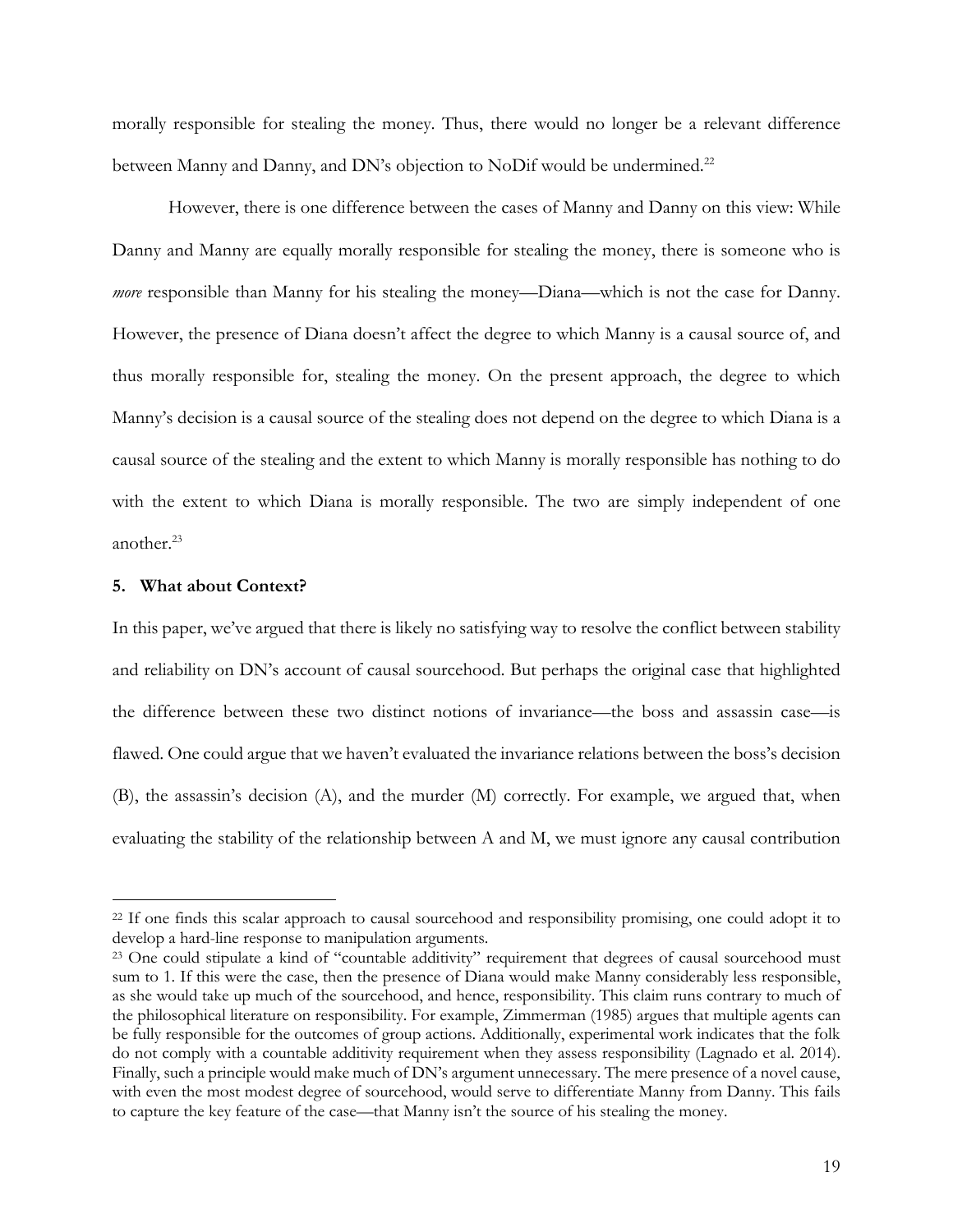from B. But one might argue that the assassin's CAS encompasses the fact that her boss hired her to kill his enemy. After all, many accounts of free will rely on notions of reasons-responsiveness (Fischer & Ravizza 1998) and reasons sensitivity (Sartorio 2016), so it would make sense to include the reason to engage in the blameworthy behavior as a feature of the agent's compatibilist agential structure. Other accounts rely on first and second-order desires (Frankfurt 1971), and perhaps the boss's request causes the assassin to develop a first-order desire to kill the enemy that is in-line with a second-order desire to desire things that will make one's boss happy (or at least not angry). And if this is the case, then even when we perform an intervention on A and ignore the role of B, we still must take into account that the boss asked the assassin to kill the enemy (either as a reason for acting or a desire to be fulfilled), in which case A would bear at least as stable a relation to M as B would.

However, it's not clear what this particular amendment will do to safeguard DN's account of causal sourcehood. Because the relationship between A and M is arguably more reliable than the relationship between B and M, A would meet both the stability and reliability conditions of DN's account of causal sourcehood, and would thus be the causal source of M. But this would mean that while the assassin could be held responsible for the murder, the boss would not be at all responsible (or responsible to a lesser degree on a scalar version of DN's account). But this is the same counterintuitive result that led us to reject the reliability-centric account of causal sourcehood.

Of course, it may be possible to generate intuitive results by using views of free will and moral responsibility to arrange the variables that represent the boss's and assassin's decisions in a causal model. But there is something suspicious about relying on views of free will to determine how to construct our causal models. DN originally looked to interventionist approaches to causation to settle the question about whether Manny was free to, and morally responsible for, stealing the money. There is something circular, or at least uninformative, about using views of free will and moral responsibility to inform features of an interventionist causal model when the questions we're trying to answer are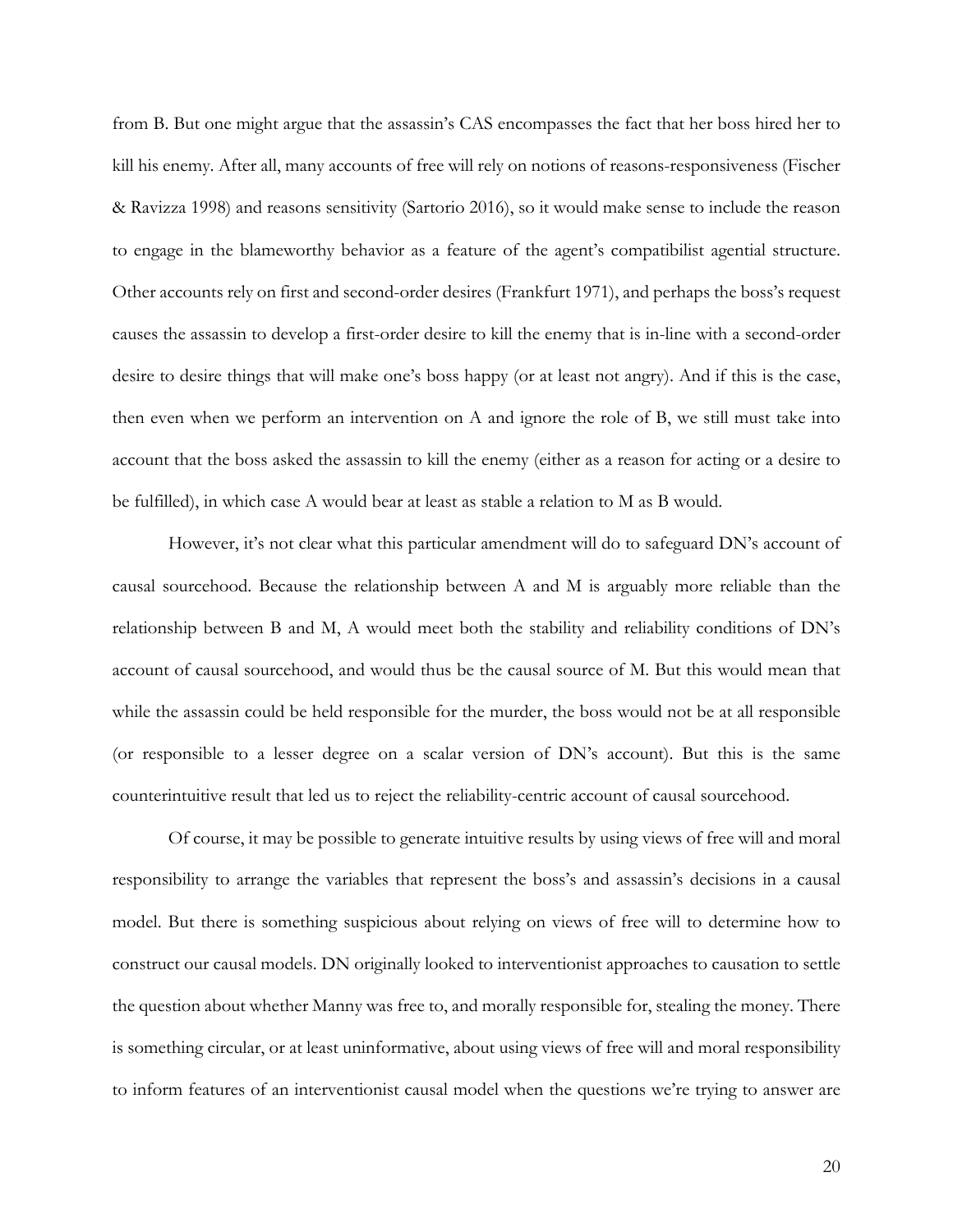about free will and moral responsibility. This isn't to say that it's illegitimate to rely on such views in constructing an interventionist model when the questions we're trying to answer are about something other than free will. Nor do we wish to argue that there are *no* informative or illuminating uses of interventionism within the free will debate in general. In the next and final section of this paper, we briefly gesture at one possible application of DN's account of causal sourcehood.

### **6. Conclusion**

DN's account of causal sourcehood provides effective strategies for intervening on the world (cf., Cartwright 1979). But the relationship between moral responsibility and intervention strategies is not straightforward. In a traffic accident, for instance, we may wish to know the best way to prevent such a thing from occurring, i.e., we may want to know which variable we should intervene on to change the outcome. But, the most effective point of intervention needn't be a responsible agent. It could just as well be a pothole or a truck driver safely doing her job. And, importantly, agents who do not qualify as the most effective points of intervention can still act freely and be held morally responsible. Thus, we cannot hope to read off facts about moral responsibility from facts about effective intervention strategies.

Though DN's account should remain silent on backwards-looking questions about praise, blame, and moral responsibility, it can still play an important role in discussions of forward-looking questions about these practices. For example, the determination of effective strategies can be quite useful when we want to evaluate our practices of praise and blame. These practices can have significant and unintended effects on their targets. By using an interventionist model, we could evaluate the causal relationships between instances of praise and blame and their effects on an agent's CAS and/or future behavior. This would allow us to determine the most effective practices of praise and blame for agents' moral and behavioral reform. Such information would not only be useful in evaluating the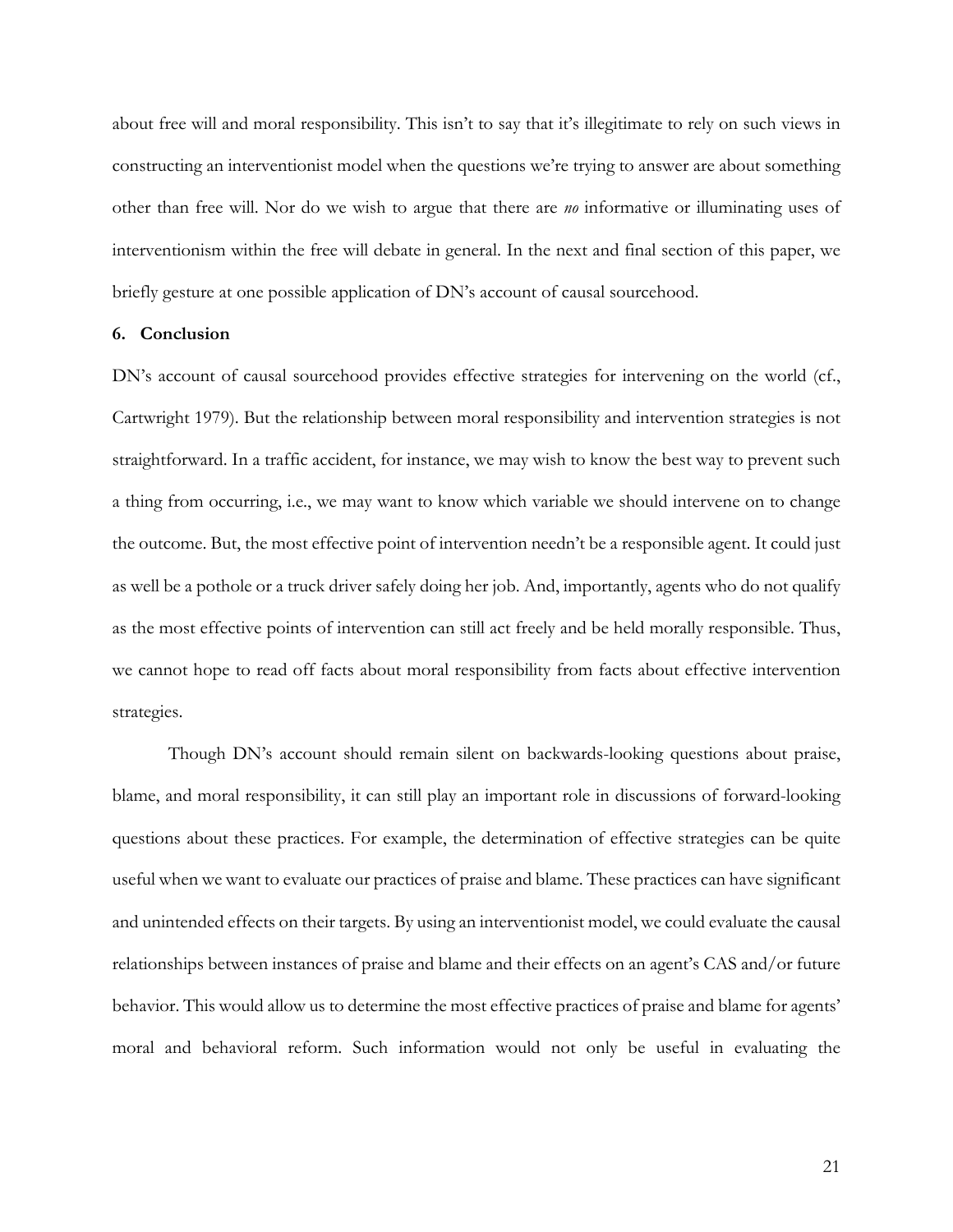effectiveness of individual instances of praise and blame, but it could also inform theories of the morality of praise and blame more generally.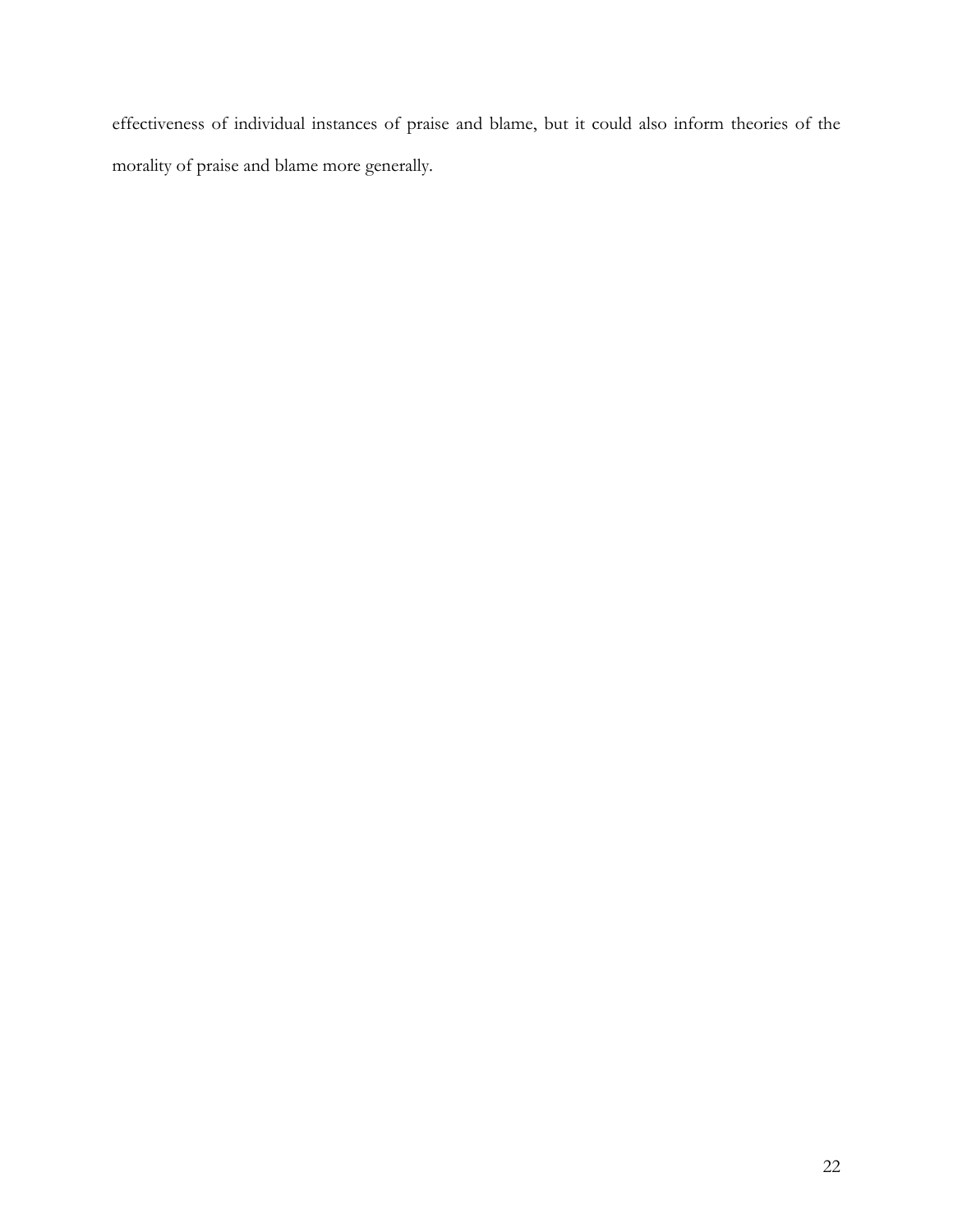# **References**

Campbell, John (2010) "Control Variables and Mental Causation." *Proceedings of the Aristotelian Society*. 110, pp. 15–30.

Cartwright, Nancy (1979) "Causal Laws and Effective Strategies." *Noûs* 13. 4, pp. 419–437.

- Coates, Justin and Swenson, Philip (2013) "Reasons-Responsiveness and Degrees of Responsibility." *Philosophical Studies* 165. 2, pp. 629–645.
- Chockler, Hana and Joseph Halpern (2004) "Responsibility and Blame: A Structural-Model Approach," *Journal of Artificial Intelligence Research* 22, pp. 93–115.
- Deery, Oisín and Nahmias, Eddy (2017) "Defeating Manipulation Arguments: Interventionist Causation and Compatibilist Sourcehood." *Philosophical Studies* 174. 5, pp. 1255–1276.
- Fischer, John M. (2000) "Responsibility, History, and Manipulation." *Journal of Ethics* 4. 4, 385–391.
- Fischer, John Martin and Ravizza, Mark (1998) *Responsibility and Control*. Cambridge: Cambridge University Press.
- Frankfurt, Harry (1971) "Freedom of the Will and the Concept of a Person." *Journal of Philosophy*. 68. 1, pp. 5–20.
- Ismael, J. T. (2013) "Causation, Free Will, and Naturalism." In Kincaid, A., Ladyman, J., and Ross, D. (eds.) *Scientific Metaphysics*. New York: Oxford University Press, pp. 208–235.

Ismael, J. T. (2016) *Why Physics Makes Us Free*. New York: Oxford University Press.

Lagnado, David, Gerstenberg, Tobias, and Zultan, Ro'i (2014) "Causal Responsibility and Counterfactuals." *Cognitive Science* 37. 6, pp. 1036–1073.

McKenna, Michael (2008) "A Hard-line Reply to Pereboom's Four-case Argument."